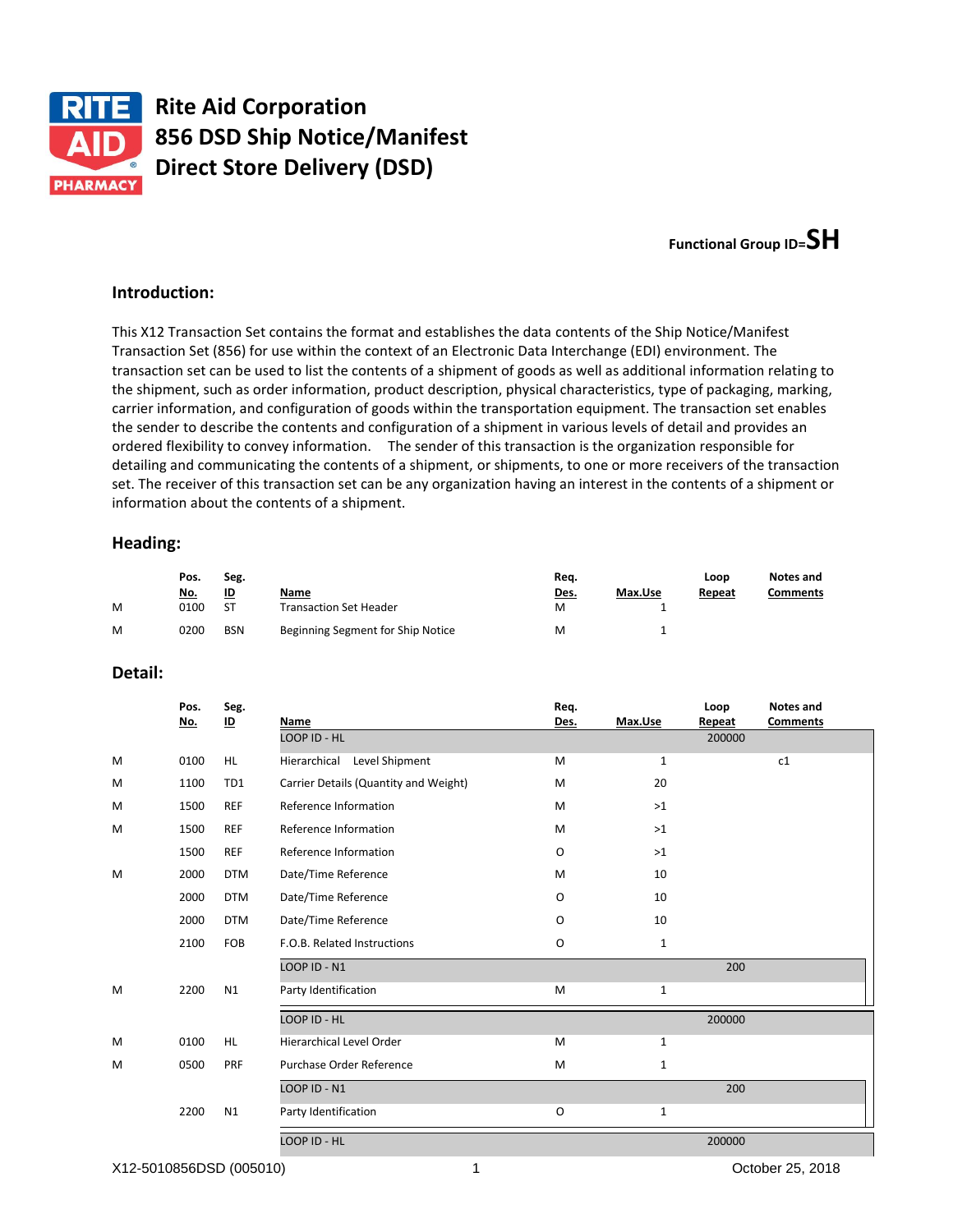| M | 0100 | <b>HL</b>       | <b>Hierarchical Level</b><br>Pack | M |    |        |
|---|------|-----------------|-----------------------------------|---|----|--------|
| M | 0500 | PRF             | Purchase Order Reference          | M |    |        |
|   | 1900 | <b>MAN</b>      | Marks and Numbers Information     | O | >1 |        |
|   |      |                 | LOOP ID - HL                      |   |    | 200000 |
| M | 0100 | <b>HL</b>       | Hierarchical Item Level           | M |    |        |
| M | 0200 | LIN             | Item Identification               | M |    |        |
| M | 0300 | SN <sub>1</sub> | Item Detail (Shipment)            | M |    |        |
| M |      |                 |                                   |   |    |        |

## **Summary:**

| Seg.<br>Pos. |            |            |                                | Req.        |         | Loop   | Notes and |
|--------------|------------|------------|--------------------------------|-------------|---------|--------|-----------|
|              | <u>No.</u> | <u>ID</u>  | Name                           | <u>Des.</u> | Max.Use | Repeat | Comments  |
| Must Use     | 0100       | <b>CTT</b> | <b>Transaction Totals</b>      |             |         |        | n1        |
| M            | 0200       | SE         | <b>Transaction Set Trailer</b> | M           |         |        |           |

### **Transaction Set Notes**

**1.** Number of line items (CTT01) is the accumulation of the number of HL segments. If used, hash total (CTT02) is the sum of the value of units shipped (SN102) for each SN1 segment.

## **Transaction Set Comments**

**1.** The HL segment is the only mandatory segment within the HL loop, and by itself, the HL segment has no meaning.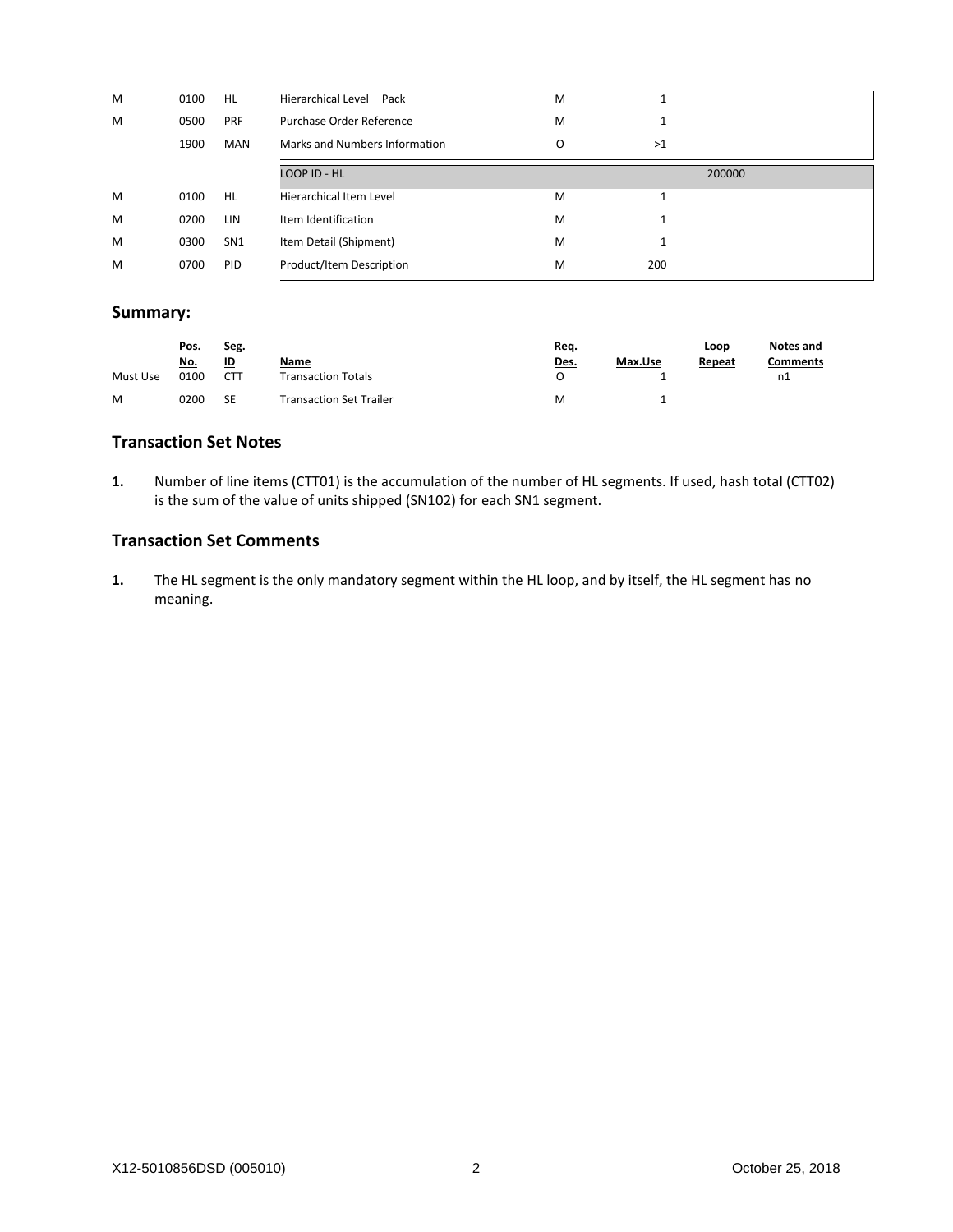|   | Segment:                   |                       | <b>ST</b> Transaction Set Header                                                                                                                                                                                                                                                                                                                                                                                                                                                                                                                                   |   |                   |            |
|---|----------------------------|-----------------------|--------------------------------------------------------------------------------------------------------------------------------------------------------------------------------------------------------------------------------------------------------------------------------------------------------------------------------------------------------------------------------------------------------------------------------------------------------------------------------------------------------------------------------------------------------------------|---|-------------------|------------|
|   | <b>Position:</b>           | 0100                  |                                                                                                                                                                                                                                                                                                                                                                                                                                                                                                                                                                    |   |                   |            |
|   | Loop:                      |                       |                                                                                                                                                                                                                                                                                                                                                                                                                                                                                                                                                                    |   |                   |            |
|   | Level:                     | Heading               |                                                                                                                                                                                                                                                                                                                                                                                                                                                                                                                                                                    |   |                   |            |
|   | Usage:                     | Must Use              |                                                                                                                                                                                                                                                                                                                                                                                                                                                                                                                                                                    |   |                   |            |
|   | Max Use:                   | $\mathbf{1}$          |                                                                                                                                                                                                                                                                                                                                                                                                                                                                                                                                                                    |   |                   |            |
|   | <b>Purpose:</b>            |                       | To indicate the start of a transaction set and to assign a control number                                                                                                                                                                                                                                                                                                                                                                                                                                                                                          |   |                   |            |
|   | <b>Syntax Notes:</b>       |                       |                                                                                                                                                                                                                                                                                                                                                                                                                                                                                                                                                                    |   |                   |            |
|   | <b>Semantic Notes:</b>     | 1<br>$\overline{2}$   | The transaction set identifier (ST01) is used by the translation routines of the<br>interchange partners to select the appropriate transaction set definition (e.g., 810<br>selects the Invoice Transaction Set).<br>The implementation convention reference (ST03) is used by the translation routines<br>of the interchange partners to select the appropriate implementation convention to<br>match the transaction set definition.  When used, this implementation convention<br>reference takes precedence over the implementation reference specified in the |   |                   |            |
|   |                            | GS08.                 |                                                                                                                                                                                                                                                                                                                                                                                                                                                                                                                                                                    |   |                   |            |
|   | <b>Comments:</b>           |                       |                                                                                                                                                                                                                                                                                                                                                                                                                                                                                                                                                                    |   |                   |            |
|   | <b>Business Rules:</b>     |                       | Variable Name: STST                                                                                                                                                                                                                                                                                                                                                                                                                                                                                                                                                |   |                   |            |
|   | Notes:                     |                       | ST*856*8470007~                                                                                                                                                                                                                                                                                                                                                                                                                                                                                                                                                    |   |                   |            |
|   |                            |                       |                                                                                                                                                                                                                                                                                                                                                                                                                                                                                                                                                                    |   |                   |            |
|   |                            |                       | <b>Data Element Summary</b>                                                                                                                                                                                                                                                                                                                                                                                                                                                                                                                                        |   |                   |            |
|   | Ref.                       | Data                  |                                                                                                                                                                                                                                                                                                                                                                                                                                                                                                                                                                    |   |                   |            |
|   | Des.                       | <b>Element</b>        | <b>Name</b>                                                                                                                                                                                                                                                                                                                                                                                                                                                                                                                                                        |   | <b>Attributes</b> |            |
| M | <b>ST01</b>                | 143                   | <b>Transaction Set Identifier Code</b><br>Code uniquely identifying a Transaction Set                                                                                                                                                                                                                                                                                                                                                                                                                                                                              | М |                   | 1 ID $3/3$ |
|   |                            |                       | 856<br>Ship Notice/Manifest                                                                                                                                                                                                                                                                                                                                                                                                                                                                                                                                        |   |                   |            |
| М | <b>ST02</b>                | 329                   | <b>Transaction Set Control Number</b><br>Identifying control number that must be unique within the transaction set<br>functional group assigned by the originator for a transaction set                                                                                                                                                                                                                                                                                                                                                                            | М |                   | 1 AN $4/9$ |
|   | Segment:                   | <b>BSN</b>            | <b>Beginning Segment for Ship Notice</b>                                                                                                                                                                                                                                                                                                                                                                                                                                                                                                                           |   |                   |            |
|   | <b>Position:</b>           | 0200                  |                                                                                                                                                                                                                                                                                                                                                                                                                                                                                                                                                                    |   |                   |            |
|   | Loop:                      |                       |                                                                                                                                                                                                                                                                                                                                                                                                                                                                                                                                                                    |   |                   |            |
|   | Level:                     | Heading               |                                                                                                                                                                                                                                                                                                                                                                                                                                                                                                                                                                    |   |                   |            |
|   | Usage:                     | Must Use              |                                                                                                                                                                                                                                                                                                                                                                                                                                                                                                                                                                    |   |                   |            |
|   | Max Use:                   | $\mathbf{1}$          |                                                                                                                                                                                                                                                                                                                                                                                                                                                                                                                                                                    |   |                   |            |
|   | <b>Purpose:</b>            | set                   | To transmit identifying numbers, dates, and other basic data relating to the transaction                                                                                                                                                                                                                                                                                                                                                                                                                                                                           |   |                   |            |
|   | <b>Syntax Notes:</b>       | 1                     | If BSN07 is present, then BSN06 is required.                                                                                                                                                                                                                                                                                                                                                                                                                                                                                                                       |   |                   |            |
|   | <b>Semantic Notes:</b>     | 1                     | BSN03 is the date the shipment transaction set is created.                                                                                                                                                                                                                                                                                                                                                                                                                                                                                                         |   |                   |            |
|   |                            | 2                     | BSN04 is the time the shipment transaction set is created.                                                                                                                                                                                                                                                                                                                                                                                                                                                                                                         |   |                   |            |
|   |                            | 3                     | BSN06 is limited to shipment related codes.                                                                                                                                                                                                                                                                                                                                                                                                                                                                                                                        |   |                   |            |
|   | <b>Comments:</b><br>Notes: | 1                     | BSN06 and BSN07 differentiate the functionality of use for the transaction set.<br>BSN*00*330007192402*20170711*004934*0001~                                                                                                                                                                                                                                                                                                                                                                                                                                       |   |                   |            |
|   |                            |                       | <b>Data Element Summary</b>                                                                                                                                                                                                                                                                                                                                                                                                                                                                                                                                        |   |                   |            |
|   | Ref.                       | Data                  |                                                                                                                                                                                                                                                                                                                                                                                                                                                                                                                                                                    |   |                   |            |
| М | Des.<br><b>BSN01</b>       | <b>Element</b><br>353 | <b>Name</b><br><b>Transaction Set Purpose Code</b>                                                                                                                                                                                                                                                                                                                                                                                                                                                                                                                 | М | <b>Attributes</b> |            |
|   |                            |                       | Code identifying purpose of transaction set                                                                                                                                                                                                                                                                                                                                                                                                                                                                                                                        |   |                   | 1 ID $2/2$ |
|   |                            |                       |                                                                                                                                                                                                                                                                                                                                                                                                                                                                                                                                                                    |   |                   |            |
|   |                            |                       | 00<br>Original                                                                                                                                                                                                                                                                                                                                                                                                                                                                                                                                                     |   |                   |            |
| М | <b>BSN02</b>               | 396                   | <b>Shipment Identification</b>                                                                                                                                                                                                                                                                                                                                                                                                                                                                                                                                     | М |                   | 1 AN 2/30  |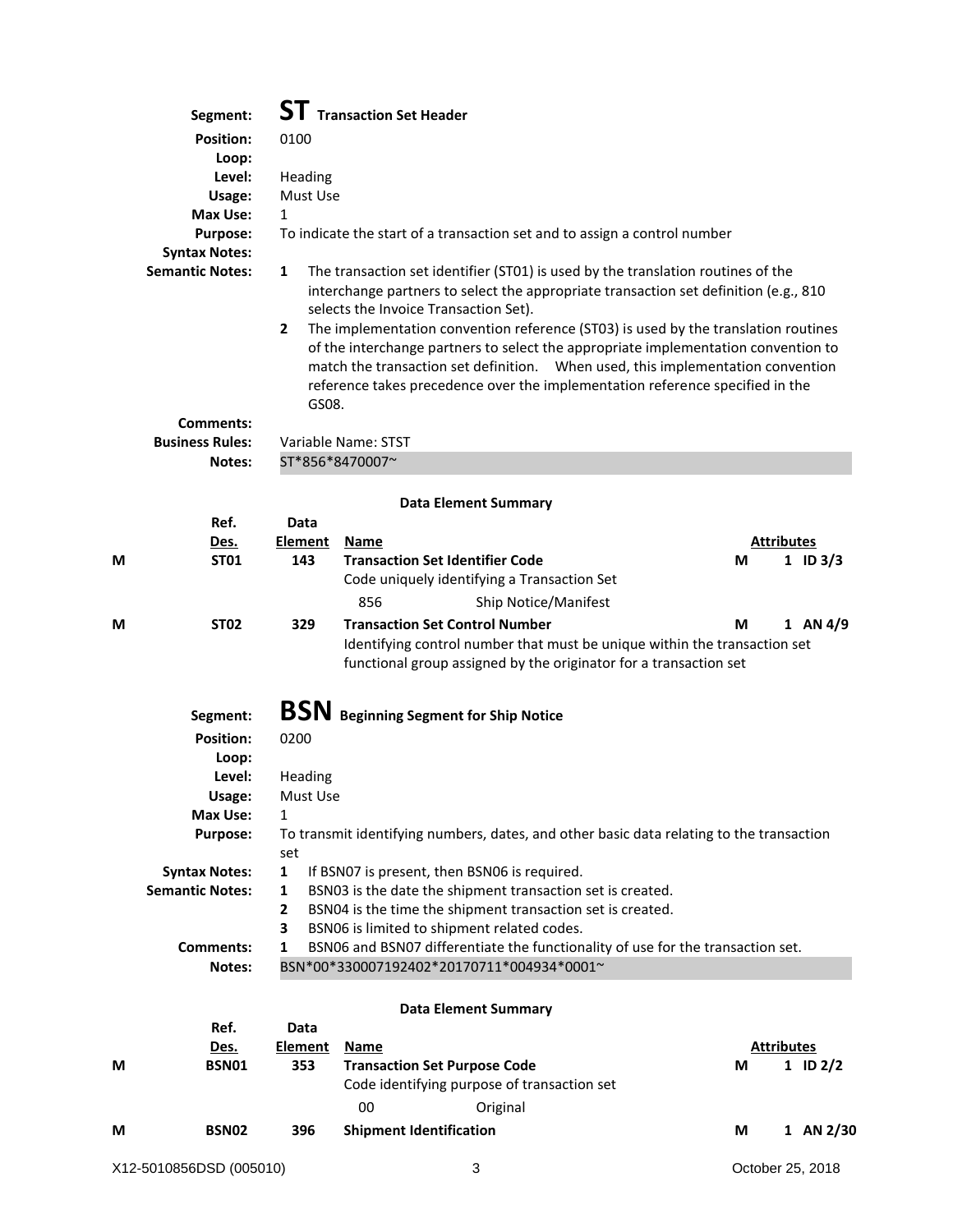| M | <b>BSN03</b>                                   | 373                      | A unique control number assigned by the original shipper to identify a specific<br>shipment<br><b>Date</b>                                                                                                                                                                                                                                                                                                                                               | М                 | 1 DT 8/8     |
|---|------------------------------------------------|--------------------------|----------------------------------------------------------------------------------------------------------------------------------------------------------------------------------------------------------------------------------------------------------------------------------------------------------------------------------------------------------------------------------------------------------------------------------------------------------|-------------------|--------------|
|   |                                                |                          | Date expressed as CCYYMMDD where CC represents the first two digits of the<br>calendar year                                                                                                                                                                                                                                                                                                                                                              |                   |              |
| М | BSN04                                          | 337                      | <b>Time</b><br>Time expressed in 24-hour clock time as follows: HHMM, or HHMMSS, or<br>HHMMSSD, or HHMMSSDD, where H = hours (00-23), M = minutes (00-59), S<br>= integer seconds (00-59) and DD = decimal seconds; decimal seconds are<br>expressed as follows: $D =$ tenths (0-9) and $DD =$ hundredths (00-99)                                                                                                                                        | М                 | $1$ TM $4/8$ |
| M | <b>BSN05</b>                                   | 1005                     | <b>Hierarchical Structure Code</b><br>Code indicating the hierarchical application structure of a transaction set that<br>utilizes the HL segment to define the structure of the transaction set<br>0001<br>Shipment, Order, Packaging, Item                                                                                                                                                                                                             | Ο                 | 1 ID $4/4$   |
|   | Segment:                                       |                          | <b>HL</b> Hierarchical Level Shipment                                                                                                                                                                                                                                                                                                                                                                                                                    |                   |              |
|   | <b>Position:</b>                               | 0100                     |                                                                                                                                                                                                                                                                                                                                                                                                                                                          |                   |              |
|   | Loop:                                          | HL.                      | Must Use                                                                                                                                                                                                                                                                                                                                                                                                                                                 |                   |              |
|   | Level:                                         | Detail                   |                                                                                                                                                                                                                                                                                                                                                                                                                                                          |                   |              |
|   | Usage:                                         | Must Use<br>$\mathbf{1}$ |                                                                                                                                                                                                                                                                                                                                                                                                                                                          |                   |              |
|   | Max Use:<br>Purpose:                           | segments                 | To identify dependencies among and the content of hierarchically related groups of data                                                                                                                                                                                                                                                                                                                                                                  |                   |              |
|   | <b>Syntax Notes:</b><br><b>Semantic Notes:</b> |                          |                                                                                                                                                                                                                                                                                                                                                                                                                                                          |                   |              |
|   | Comments:                                      | 1                        | The HL segment is used to identify levels of detail information using a hierarchical<br>structure, such as relating line-item data to shipment data, and packaging data to<br>line-item data.<br>The HL segment defines a top-down/left-right ordered structure.                                                                                                                                                                                         |                   |              |
|   |                                                | $\mathbf{2}$             | HL01 shall contain a unique alphanumeric number for each occurrence of the HL<br>segment in the transaction set. For example, HL01 could be used to indicate the<br>number of occurrences of the HL segment, in which case the value of HL01 would<br>be "1" for the initial HL segment and would be incremented by one in each<br>subsequent HL segment within the transaction.                                                                         |                   |              |
|   |                                                | 3                        | HL02 identifies the hierarchical ID number of the HL segment to which the current<br>HL segment is subordinate.                                                                                                                                                                                                                                                                                                                                          |                   |              |
|   |                                                | 4<br>5                   | HL03 indicates the context of the series of segments following the current HL<br>segment up to the next occurrence of an HL segment in the transaction. For<br>example, HL03 is used to indicate that subsequent segments in the HL loop form a<br>logical grouping of data referring to shipment, order, or item-level information.<br>HL04 indicates whether or not there are subordinate (or child) HL segments related<br>to the current HL segment. |                   |              |
|   | Notes:                                         | HL*1**S~                 |                                                                                                                                                                                                                                                                                                                                                                                                                                                          |                   |              |
|   |                                                |                          | <b>Data Element Summary</b>                                                                                                                                                                                                                                                                                                                                                                                                                              |                   |              |
|   | Ref.                                           | Data                     |                                                                                                                                                                                                                                                                                                                                                                                                                                                          |                   |              |
|   | Des.                                           | <b>Element</b>           | <b>Name</b>                                                                                                                                                                                                                                                                                                                                                                                                                                              | <b>Attributes</b> |              |
| M | <b>HL01</b>                                    | 628                      | <b>Hierarchical ID Number</b><br>A unique number assigned by the sender to identify a particular data segment<br>in a hierarchical structure                                                                                                                                                                                                                                                                                                             | М                 | 1 AN $1/12$  |
| М | <b>HL03</b>                                    | 735                      | <b>Hierarchical Level Code</b>                                                                                                                                                                                                                                                                                                                                                                                                                           | М                 | $1$ ID $1/2$ |

X12-5010856DSD (005010) 4 October 25, 2018

Code defining the characteristic of a level in a hierarchical structure Refer to 005010 Data Element Dictionary for acceptable code values.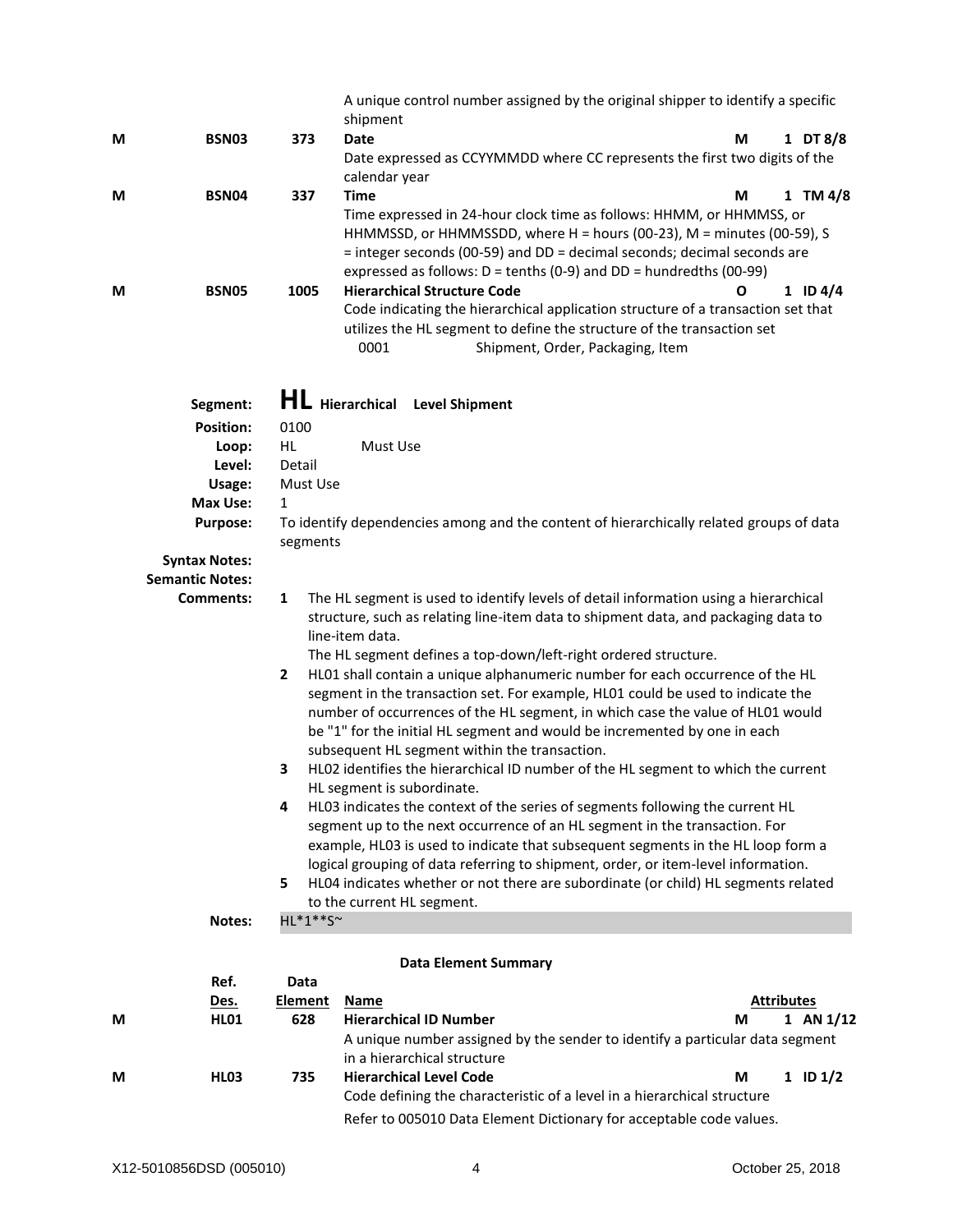|   | Segment:                                                                                                                                           |                                                                                   | $\textbf{T} \textbf{D} \textbf{1}$ Carrier Details (Quantity and Weight)                                                                                                                                                                                                                                                                                                              |                   |            |
|---|----------------------------------------------------------------------------------------------------------------------------------------------------|-----------------------------------------------------------------------------------|---------------------------------------------------------------------------------------------------------------------------------------------------------------------------------------------------------------------------------------------------------------------------------------------------------------------------------------------------------------------------------------|-------------------|------------|
|   | <b>Position:</b><br>Loop:<br>Level:<br>Usage:<br>Max Use:<br><b>Purpose:</b><br><b>Syntax Notes:</b><br><b>Semantic Notes:</b><br><b>Comments:</b> | 1100<br><b>HL</b><br>Detail<br>Must Use<br>20<br>1<br>$\mathbf{2}$<br>3<br>4<br>5 | Must Use<br>To specify the transportation details relative to commodity, weight, and quantity<br>If TD101 is present, then TD102 is required.<br>If TD103 is present, then TD104 is required.<br>If TD106 is present, then TD107 is required.<br>If either TD107 or TD108 is present, then the other is required.<br>If either TD109 or TD110 is present, then the other is required. |                   |            |
|   | Notes:                                                                                                                                             | TD1*CTN25*1~                                                                      |                                                                                                                                                                                                                                                                                                                                                                                       |                   |            |
|   |                                                                                                                                                    |                                                                                   | <b>Data Element Summary</b>                                                                                                                                                                                                                                                                                                                                                           |                   |            |
|   | Ref.                                                                                                                                               | Data                                                                              |                                                                                                                                                                                                                                                                                                                                                                                       |                   |            |
|   | Des.                                                                                                                                               | <b>Element</b>                                                                    | <b>Name</b>                                                                                                                                                                                                                                                                                                                                                                           | <b>Attributes</b> |            |
| M | <b>TD101</b>                                                                                                                                       | 103                                                                               | <b>Packaging Code</b>                                                                                                                                                                                                                                                                                                                                                                 | Ο                 | 1 AN $3/5$ |
|   |                                                                                                                                                    |                                                                                   | Code identifying the type of packaging; Part 1: Packaging Form, Part 2:<br>Packaging Material; if the Data Element is used, then Part 1 is always required<br><b>CTN</b><br>Carton<br>25<br>Corrugated or Solid                                                                                                                                                                       |                   |            |
| M | <b>TD102</b>                                                                                                                                       | 80                                                                                | <b>Lading Quantity</b>                                                                                                                                                                                                                                                                                                                                                                | X                 | 1 N01/7    |
|   |                                                                                                                                                    |                                                                                   | Number of units (pieces) of the lading commodity                                                                                                                                                                                                                                                                                                                                      |                   |            |
|   | Segment:                                                                                                                                           |                                                                                   | <b>REF</b> Reference Information                                                                                                                                                                                                                                                                                                                                                      |                   |            |
|   | <b>Position:</b>                                                                                                                                   | 1500                                                                              |                                                                                                                                                                                                                                                                                                                                                                                       |                   |            |
|   | Loop:<br>Level:                                                                                                                                    | HL.<br>Detail                                                                     | Must Use                                                                                                                                                                                                                                                                                                                                                                              |                   |            |
|   | Usage:                                                                                                                                             | Must Use                                                                          |                                                                                                                                                                                                                                                                                                                                                                                       |                   |            |
|   | Max Use:                                                                                                                                           | >1                                                                                |                                                                                                                                                                                                                                                                                                                                                                                       |                   |            |
|   | <b>Purpose:</b>                                                                                                                                    |                                                                                   | To specify identifying information                                                                                                                                                                                                                                                                                                                                                    |                   |            |
|   | <b>Syntax Notes:</b>                                                                                                                               | 1                                                                                 | At least one of REF02 or REF03 is required.                                                                                                                                                                                                                                                                                                                                           |                   |            |
|   |                                                                                                                                                    | 2                                                                                 | If either C04003 or C04004 is present, then the other is required.                                                                                                                                                                                                                                                                                                                    |                   |            |
|   |                                                                                                                                                    | 3                                                                                 | If either C04005 or C04006 is present, then the other is required.                                                                                                                                                                                                                                                                                                                    |                   |            |
|   | <b>Semantic Notes:</b>                                                                                                                             | 1                                                                                 | REF04 contains data relating to the value cited in REF02.                                                                                                                                                                                                                                                                                                                             |                   |            |
|   | <b>Comments:</b>                                                                                                                                   |                                                                                   |                                                                                                                                                                                                                                                                                                                                                                                       |                   |            |
|   | Notes:                                                                                                                                             | REF*IA*48012~                                                                     |                                                                                                                                                                                                                                                                                                                                                                                       |                   |            |
|   |                                                                                                                                                    |                                                                                   | <b>Data Element Summary</b>                                                                                                                                                                                                                                                                                                                                                           |                   |            |
|   | Ref.                                                                                                                                               | Data                                                                              |                                                                                                                                                                                                                                                                                                                                                                                       |                   |            |
|   | Des.                                                                                                                                               | <b>Element</b>                                                                    | Name                                                                                                                                                                                                                                                                                                                                                                                  | <b>Attributes</b> |            |
| M | REF01                                                                                                                                              | 128                                                                               | <b>Reference Identification Qualifier</b>                                                                                                                                                                                                                                                                                                                                             | М                 | 1 ID $2/3$ |
|   |                                                                                                                                                    |                                                                                   | Code qualifying the Reference Identification                                                                                                                                                                                                                                                                                                                                          |                   |            |
|   |                                                                                                                                                    |                                                                                   | <b>Internal Vendor Number</b><br>IA                                                                                                                                                                                                                                                                                                                                                   |                   |            |
| М | <b>REF02</b>                                                                                                                                       | 127                                                                               | <b>Reference Identification</b>                                                                                                                                                                                                                                                                                                                                                       | X                 | 1 AN 1/50  |
|   |                                                                                                                                                    |                                                                                   | Reference information as defined for a particular Transaction Set or as                                                                                                                                                                                                                                                                                                               |                   |            |
|   |                                                                                                                                                    |                                                                                   | specified by the Reference Identification Qualifier                                                                                                                                                                                                                                                                                                                                   |                   |            |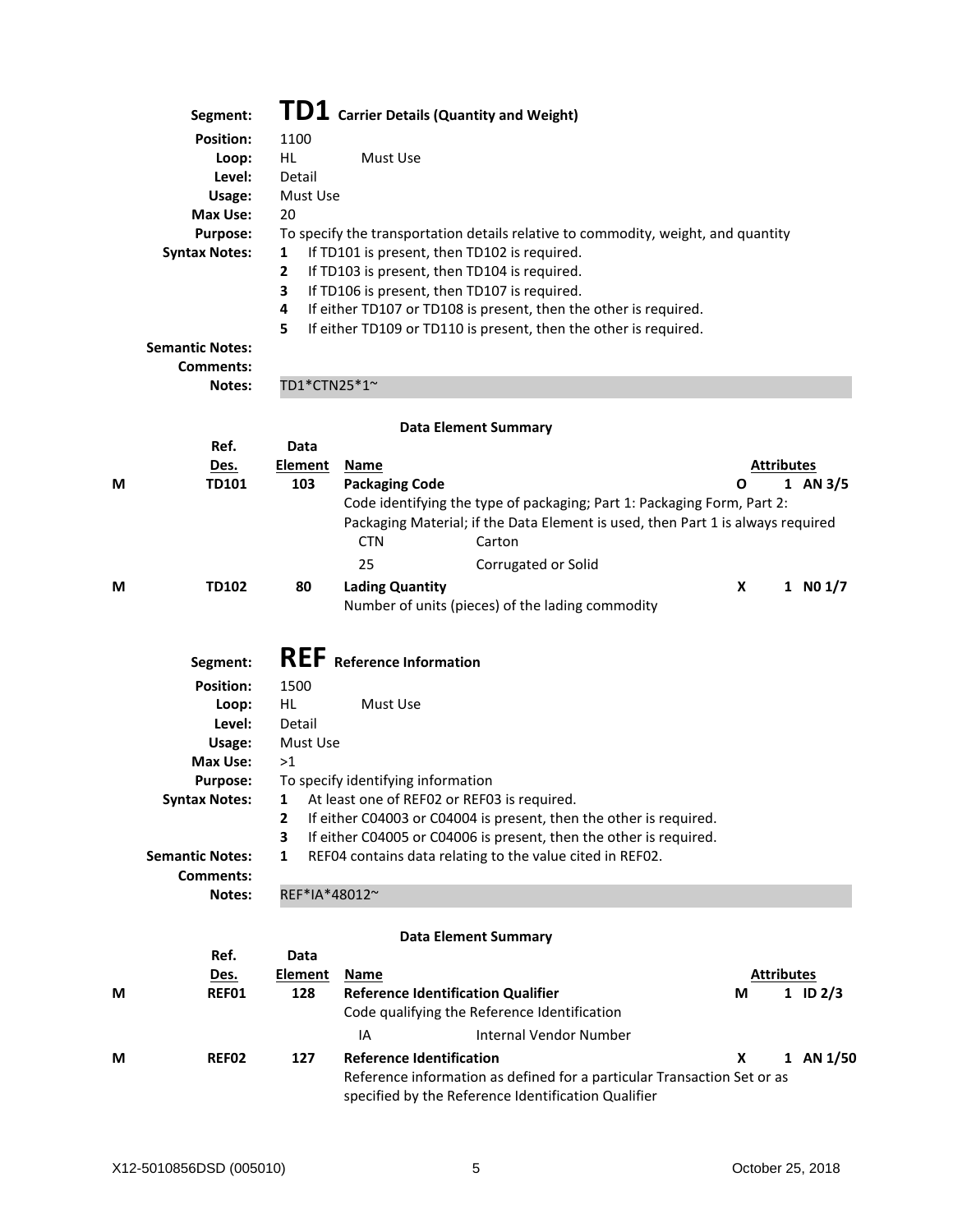|   | Segment:                                |                | REF Reference Information                                                                                                                |                   |                  |
|---|-----------------------------------------|----------------|------------------------------------------------------------------------------------------------------------------------------------------|-------------------|------------------|
|   | <b>Position:</b>                        | 1500           |                                                                                                                                          |                   |                  |
|   | Loop:                                   | HL             | Must Use                                                                                                                                 |                   |                  |
|   | Level:                                  | Detail         |                                                                                                                                          |                   |                  |
|   | Usage:                                  | Must Use       |                                                                                                                                          |                   |                  |
|   | Max Use:                                | >1             |                                                                                                                                          |                   |                  |
|   | <b>Purpose:</b>                         |                | To specify identifying information                                                                                                       |                   |                  |
|   | <b>Syntax Notes:</b>                    | 1<br>2         | At least one of REF02 or REF03 is required.                                                                                              |                   |                  |
|   |                                         | 3              | If either C04003 or C04004 is present, then the other is required.<br>If either C04005 or C04006 is present, then the other is required. |                   |                  |
|   | <b>Semantic Notes:</b>                  | 1              | REF04 contains data relating to the value cited in REF02.                                                                                |                   |                  |
|   | Comments:                               |                |                                                                                                                                          |                   |                  |
|   | Notes:                                  |                | REF*BM*926833017007192402~                                                                                                               |                   |                  |
|   |                                         |                |                                                                                                                                          |                   |                  |
|   | Ref.                                    | Data           | <b>Data Element Summary</b>                                                                                                              |                   |                  |
|   | Des.                                    | <b>Element</b> | Name                                                                                                                                     | <b>Attributes</b> |                  |
| M | REF01                                   | 128            | <b>Reference Identification Qualifier</b>                                                                                                | М                 | $1$ ID $2/3$     |
|   |                                         |                | Code qualifying the Reference Identification                                                                                             |                   |                  |
|   |                                         |                | <b>BM</b><br><b>Bill of Lading Number</b>                                                                                                |                   |                  |
| М | REF02                                   | 127            | <b>Reference Identification</b>                                                                                                          | X                 | 1 AN 1/50        |
|   |                                         |                | Reference information as defined for a particular Transaction Set or as                                                                  |                   |                  |
|   |                                         |                | specified by the Reference Identification Qualifier                                                                                      |                   |                  |
|   |                                         |                |                                                                                                                                          |                   |                  |
|   | Segment:                                |                | <b>REF</b> Reference Information                                                                                                         |                   |                  |
|   | <b>Position:</b>                        | 1500           |                                                                                                                                          |                   |                  |
|   | Loop:                                   | <b>HL</b>      | Must Use                                                                                                                                 |                   |                  |
|   | Level:                                  | Detail         |                                                                                                                                          |                   |                  |
|   | Usage:                                  | Optional       |                                                                                                                                          |                   |                  |
|   | Max Use:                                | >1             | To specify identifying information                                                                                                       |                   |                  |
|   | <b>Purpose:</b><br><b>Syntax Notes:</b> | 1              | At least one of REF02 or REF03 is required.                                                                                              |                   |                  |
|   |                                         | $\mathbf{2}$   | If either C04003 or C04004 is present, then the other is required.                                                                       |                   |                  |
|   |                                         | 3              | If either C04005 or C04006 is present, then the other is required.                                                                       |                   |                  |
|   | <b>Semantic Notes:</b>                  |                | 1 REF04 contains data relating to the value cited in REF02.                                                                              |                   |                  |
|   | Comments:                               |                |                                                                                                                                          |                   |                  |
|   | Notes:                                  |                | REF*IV*INVNBR000001~                                                                                                                     |                   |                  |
|   |                                         |                | <b>Data Element Summary</b>                                                                                                              |                   |                  |
|   | Ref.                                    | Data           |                                                                                                                                          |                   |                  |
|   | Des.                                    | Element        | <u>Name</u>                                                                                                                              | <b>Attributes</b> |                  |
| M | REF01                                   | 128            | <b>Reference Identification Qualifier</b>                                                                                                | М                 | 1 ID $2/3$       |
|   |                                         |                | Code qualifying the Reference Identification                                                                                             |                   |                  |
|   |                                         |                | IV<br>Seller's Invoice Number                                                                                                            |                   |                  |
| М | REF02                                   | 127            | <b>Reference Identification</b>                                                                                                          | x                 | 1 AN $1/50$      |
|   |                                         |                | Reference information as defined for a particular Transaction Set or as                                                                  |                   |                  |
|   |                                         |                | specified by the Reference Identification Qualifier                                                                                      |                   |                  |
|   |                                         |                |                                                                                                                                          |                   |                  |
|   | Segment:                                |                | <b>DTM</b> Date/Time Reference                                                                                                           |                   |                  |
|   | <b>Position:</b>                        | 2000           |                                                                                                                                          |                   |                  |
|   | Loop:                                   | HL.            | Must Use                                                                                                                                 |                   |                  |
|   | Level:<br>X12-5010856DSD (005010)       | Detail         | 6                                                                                                                                        |                   | October 25, 2018 |
|   |                                         |                |                                                                                                                                          |                   |                  |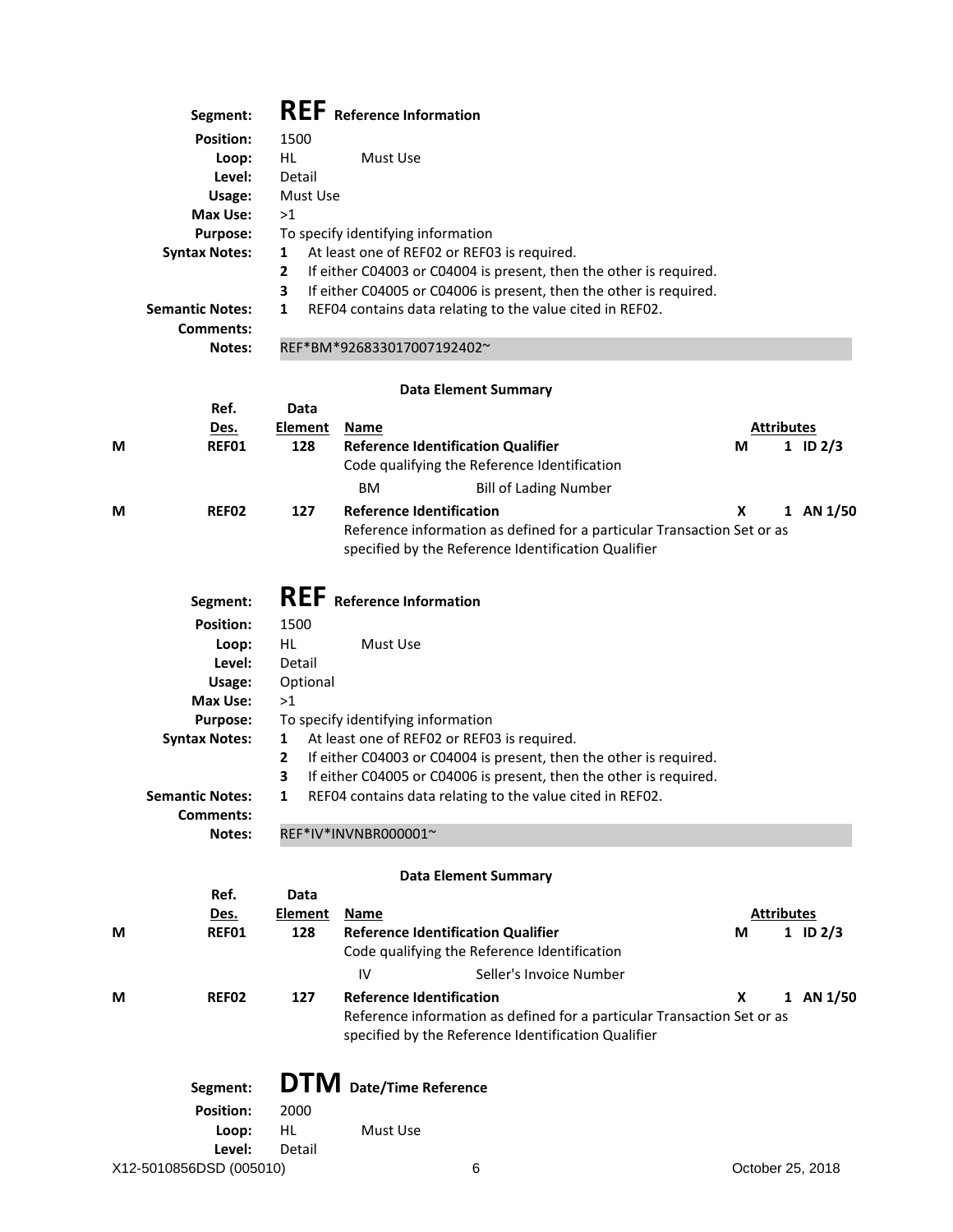|   | Usage:<br>Max Use:<br><b>Purpose:</b><br><b>Syntax Notes:</b><br><b>Semantic Notes:</b><br>Comments:<br><b>Notes:</b> | Must Use<br>10<br>1<br>$\mathbf{2}$<br>3 | To specify pertinent dates and times<br>At least one of DTM02 DTM03 or DTM05 is required.<br>If DTM04 is present, then DTM03 is required.<br>If either DTM05 or DTM06 is present, then the other is required.<br>DTM*011*20170711~ |                   |  |  |  |
|---|-----------------------------------------------------------------------------------------------------------------------|------------------------------------------|------------------------------------------------------------------------------------------------------------------------------------------------------------------------------------------------------------------------------------|-------------------|--|--|--|
|   |                                                                                                                       |                                          |                                                                                                                                                                                                                                    |                   |  |  |  |
|   |                                                                                                                       |                                          | <b>Data Element Summary</b>                                                                                                                                                                                                        |                   |  |  |  |
|   | Ref.                                                                                                                  | Data                                     |                                                                                                                                                                                                                                    | <b>Attributes</b> |  |  |  |
| М | Des.<br>DTM01                                                                                                         | <b>Element</b><br>374                    | <b>Name</b><br><b>Date/Time Qualifier</b>                                                                                                                                                                                          | M<br>1 ID $3/3$   |  |  |  |
|   |                                                                                                                       |                                          | Code specifying type of date or time, or both date and time                                                                                                                                                                        |                   |  |  |  |
|   |                                                                                                                       |                                          | 011<br>Shipped                                                                                                                                                                                                                     |                   |  |  |  |
|   |                                                                                                                       |                                          |                                                                                                                                                                                                                                    |                   |  |  |  |
| М | DTM02                                                                                                                 | 373                                      | Date<br>Date expressed as CCYYMMDD where CC represents the first two digits of the<br>calendar year                                                                                                                                | X<br>1 DT $8/8$   |  |  |  |
|   | Segment:                                                                                                              |                                          | <b>DTM</b> Date/Time Reference                                                                                                                                                                                                     |                   |  |  |  |
|   | <b>Position:</b>                                                                                                      | 2000                                     |                                                                                                                                                                                                                                    |                   |  |  |  |
|   | Loop:                                                                                                                 | HL.                                      | Must Use                                                                                                                                                                                                                           |                   |  |  |  |
|   | Level:                                                                                                                | Detail                                   |                                                                                                                                                                                                                                    |                   |  |  |  |
|   | Usage:                                                                                                                | Optional                                 |                                                                                                                                                                                                                                    |                   |  |  |  |
|   | <b>Max Use:</b>                                                                                                       | 10                                       |                                                                                                                                                                                                                                    |                   |  |  |  |
|   | <b>Purpose:</b>                                                                                                       |                                          | To specify pertinent dates and times                                                                                                                                                                                               |                   |  |  |  |
|   | <b>Syntax Notes:</b>                                                                                                  | $\mathbf{1}$                             | At least one of DTM02 DTM03 or DTM05 is required.                                                                                                                                                                                  |                   |  |  |  |
|   |                                                                                                                       | $\mathbf{2}$                             | If DTM04 is present, then DTM03 is required.                                                                                                                                                                                       |                   |  |  |  |
|   |                                                                                                                       | 3                                        | If either DTM05 or DTM06 is present, then the other is required.                                                                                                                                                                   |                   |  |  |  |
|   | <b>Semantic Notes:</b><br>Comments:                                                                                   |                                          |                                                                                                                                                                                                                                    |                   |  |  |  |
|   | Notes:                                                                                                                |                                          | DTM*017*20170711~                                                                                                                                                                                                                  |                   |  |  |  |
|   |                                                                                                                       |                                          | <b>Data Element Summary</b>                                                                                                                                                                                                        |                   |  |  |  |
|   | Ref.                                                                                                                  | Data                                     |                                                                                                                                                                                                                                    |                   |  |  |  |
|   | Des.                                                                                                                  | <b>Element</b>                           | <b>Name</b>                                                                                                                                                                                                                        | <b>Attributes</b> |  |  |  |
| М | DTM01                                                                                                                 | 374                                      | <b>Date/Time Qualifier</b>                                                                                                                                                                                                         | M<br>1 ID $3/3$   |  |  |  |
|   |                                                                                                                       |                                          | Code specifying type of date or time, or both date and time                                                                                                                                                                        |                   |  |  |  |
|   |                                                                                                                       |                                          | 017<br><b>Estimated Delivery</b>                                                                                                                                                                                                   |                   |  |  |  |
| M | DTM02                                                                                                                 | 373                                      | Date                                                                                                                                                                                                                               | X<br>1 DT 8/8     |  |  |  |
|   |                                                                                                                       |                                          | Date expressed as CCYYMMDD where CC represents the first two digits of the<br>calendar year                                                                                                                                        |                   |  |  |  |
|   |                                                                                                                       |                                          |                                                                                                                                                                                                                                    |                   |  |  |  |
|   | Segment:                                                                                                              |                                          | <b>DTM</b> Date/Time Reference                                                                                                                                                                                                     |                   |  |  |  |
|   | <b>Position:</b>                                                                                                      | 2000                                     |                                                                                                                                                                                                                                    |                   |  |  |  |
|   | Loop:                                                                                                                 | HL.                                      | Must Use                                                                                                                                                                                                                           |                   |  |  |  |
|   | Level:                                                                                                                | Detail                                   |                                                                                                                                                                                                                                    |                   |  |  |  |
|   | Usage:                                                                                                                | Optional                                 |                                                                                                                                                                                                                                    |                   |  |  |  |
|   | <b>Max Use:</b>                                                                                                       | 10                                       |                                                                                                                                                                                                                                    |                   |  |  |  |
|   | Purpose:                                                                                                              | 1                                        | To specify pertinent dates and times<br>At least one of DTM02 DTM03 or DTM05 is required.                                                                                                                                          |                   |  |  |  |
|   | <b>Syntax Notes:</b>                                                                                                  | 2                                        | If DTM04 is present, then DTM03 is required.                                                                                                                                                                                       |                   |  |  |  |
|   | X12-5010856DSD (005010)                                                                                               |                                          | 7                                                                                                                                                                                                                                  | October 25, 2018  |  |  |  |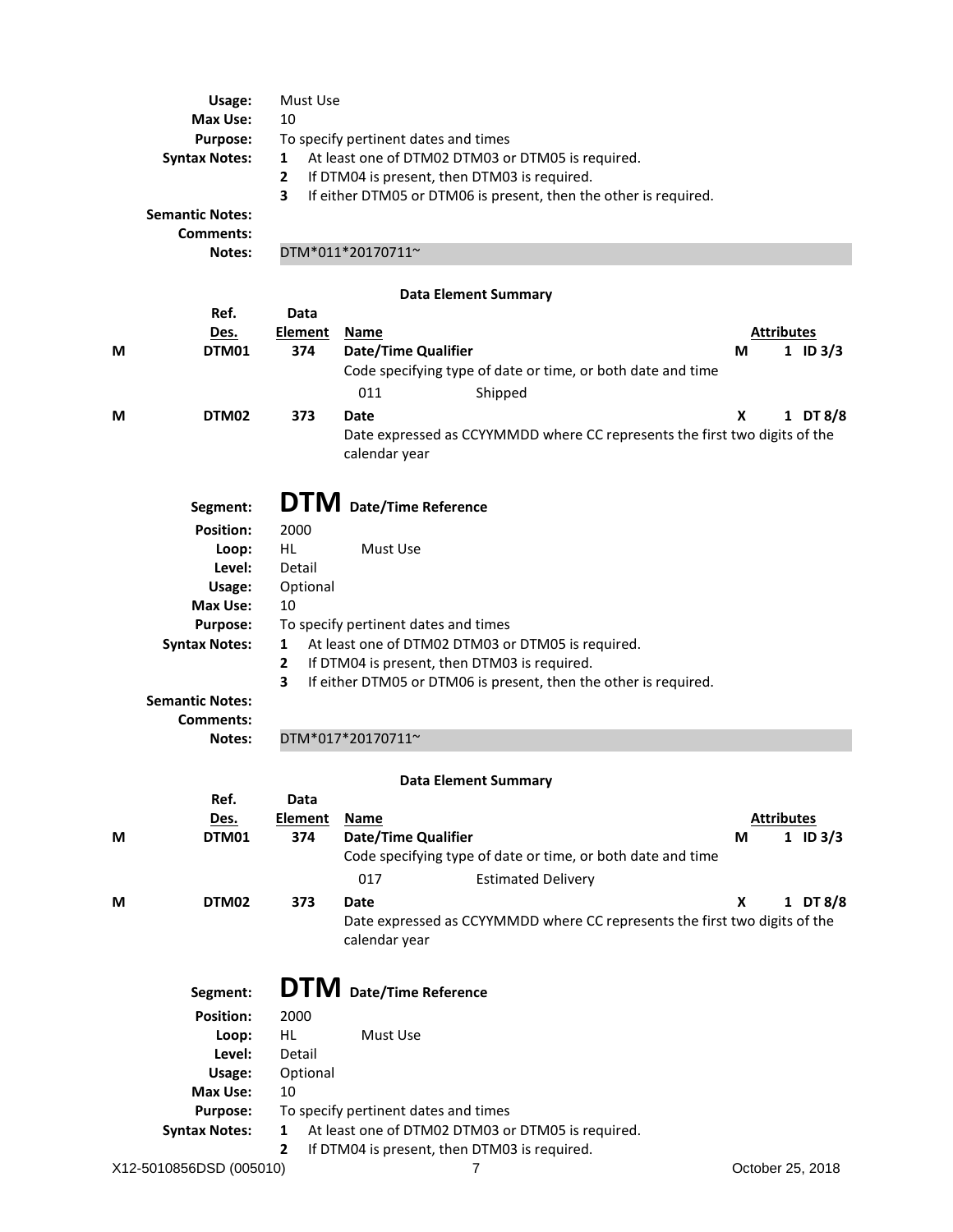|  |  |  |  |  |  | 3 If either DTM05 or DTM06 is present, then the other is required. |
|--|--|--|--|--|--|--------------------------------------------------------------------|
|--|--|--|--|--|--|--------------------------------------------------------------------|

|   | <b>Semantic Notes:</b><br><b>Comments:</b> |                               | IT CRITCH DITINGS OF DITINGS IS DICSCHI, MICH MIC OMICHIS FEGULEU.                                                                           |                                      |  |  |  |  |  |  |
|---|--------------------------------------------|-------------------------------|----------------------------------------------------------------------------------------------------------------------------------------------|--------------------------------------|--|--|--|--|--|--|
|   | Notes:                                     | DTM*003*20180205~             |                                                                                                                                              |                                      |  |  |  |  |  |  |
|   | Ref.                                       | <b>Data Element Summary</b>   |                                                                                                                                              |                                      |  |  |  |  |  |  |
| М | Des.<br>DTM01                              | Data<br><b>Element</b><br>374 | <u>Name</u><br><b>Date/Time Qualifier</b><br>Code specifying type of date or time, or both date and time                                     | <b>Attributes</b><br>М<br>1 ID $3/3$ |  |  |  |  |  |  |
| M | DTM02                                      | 373                           | 003<br>Invoice<br>Date<br>Date expressed as CCYYMMDD where CC represents the first two digits of the<br>calendar year<br><b>Invoice Date</b> | X<br>1 DT $8/8$                      |  |  |  |  |  |  |
|   | Segment:                                   |                               | FOB F.O.B. Related Instructions                                                                                                              |                                      |  |  |  |  |  |  |
|   | <b>Position:</b>                           | 2100                          |                                                                                                                                              |                                      |  |  |  |  |  |  |
|   | Loop:                                      | HL.                           | Must Use                                                                                                                                     |                                      |  |  |  |  |  |  |
|   | Level:                                     | Detail                        |                                                                                                                                              |                                      |  |  |  |  |  |  |
|   | Usage:                                     | Optional                      |                                                                                                                                              |                                      |  |  |  |  |  |  |
|   | Max Use:                                   | 1                             |                                                                                                                                              |                                      |  |  |  |  |  |  |
|   | <b>Purpose:</b>                            |                               | To specify transportation instructions relating to shipment                                                                                  |                                      |  |  |  |  |  |  |
|   | <b>Syntax Notes:</b>                       | 1                             | If FOB03 is present, then FOB02 is required.                                                                                                 |                                      |  |  |  |  |  |  |
|   |                                            | $\mathbf{2}$                  | If FOB04 is present, then FOB05 is required.                                                                                                 |                                      |  |  |  |  |  |  |
|   |                                            | 3                             | If FOB07 is present, then FOB06 is required.                                                                                                 |                                      |  |  |  |  |  |  |
|   |                                            | 4                             | If FOB08 is present, then FOB09 is required.                                                                                                 |                                      |  |  |  |  |  |  |
|   | <b>Semantic Notes:</b>                     | 1                             | FOB01 indicates which party will pay the carrier.                                                                                            |                                      |  |  |  |  |  |  |
|   |                                            | 2                             | FOB02 is the code specifying transportation responsibility location.                                                                         |                                      |  |  |  |  |  |  |
|   |                                            | 3                             | FOB06 is the code specifying the title passage location.                                                                                     |                                      |  |  |  |  |  |  |
|   |                                            | 4                             | FOB08 is the code specifying the point at which the risk of loss transfers. This may                                                         |                                      |  |  |  |  |  |  |
|   |                                            |                               | be different than the location specified in FOB02/FOB03 and FOB06/FOB07.                                                                     |                                      |  |  |  |  |  |  |
|   | <b>Comments:</b>                           |                               |                                                                                                                                              |                                      |  |  |  |  |  |  |
|   | Notes:                                     | FOB*PP~                       |                                                                                                                                              |                                      |  |  |  |  |  |  |
|   |                                            |                               | <b>Data Element Summary</b>                                                                                                                  |                                      |  |  |  |  |  |  |
|   | Ref.                                       | Data                          |                                                                                                                                              |                                      |  |  |  |  |  |  |
|   | Des.                                       | <b>Element</b>                | <b>Name</b>                                                                                                                                  | <b>Attributes</b>                    |  |  |  |  |  |  |
| М | <b>FOB01</b>                               | 146                           | <b>Shipment Method of Payment</b>                                                                                                            | M<br>$1$ ID $2/2$                    |  |  |  |  |  |  |
|   |                                            |                               | Code identifying payment terms for transportation charges                                                                                    |                                      |  |  |  |  |  |  |
|   |                                            |                               | PP<br>Prepaid (by Seller)                                                                                                                    |                                      |  |  |  |  |  |  |
|   |                                            |                               | N1 Party Identification                                                                                                                      |                                      |  |  |  |  |  |  |
|   | Segment:                                   |                               |                                                                                                                                              |                                      |  |  |  |  |  |  |
|   | <b>Position:</b>                           | 2200                          |                                                                                                                                              |                                      |  |  |  |  |  |  |
|   | Loop:                                      | N1                            | Optional                                                                                                                                     |                                      |  |  |  |  |  |  |
|   | Level:                                     | Detail                        |                                                                                                                                              |                                      |  |  |  |  |  |  |
|   | Usage:                                     | Must Use                      |                                                                                                                                              |                                      |  |  |  |  |  |  |
|   | Max Use:                                   | 1                             |                                                                                                                                              |                                      |  |  |  |  |  |  |
|   | <b>Purpose:</b>                            |                               | To identify a party by type of organization, name, and code                                                                                  |                                      |  |  |  |  |  |  |
|   | <b>Syntax Notes:</b>                       | 1<br>2                        | At least one of N102 or N103 is required.<br>If either N103 or N104 is present, then the other is required.                                  |                                      |  |  |  |  |  |  |
|   | <b>Semantic Notes:</b>                     |                               |                                                                                                                                              |                                      |  |  |  |  |  |  |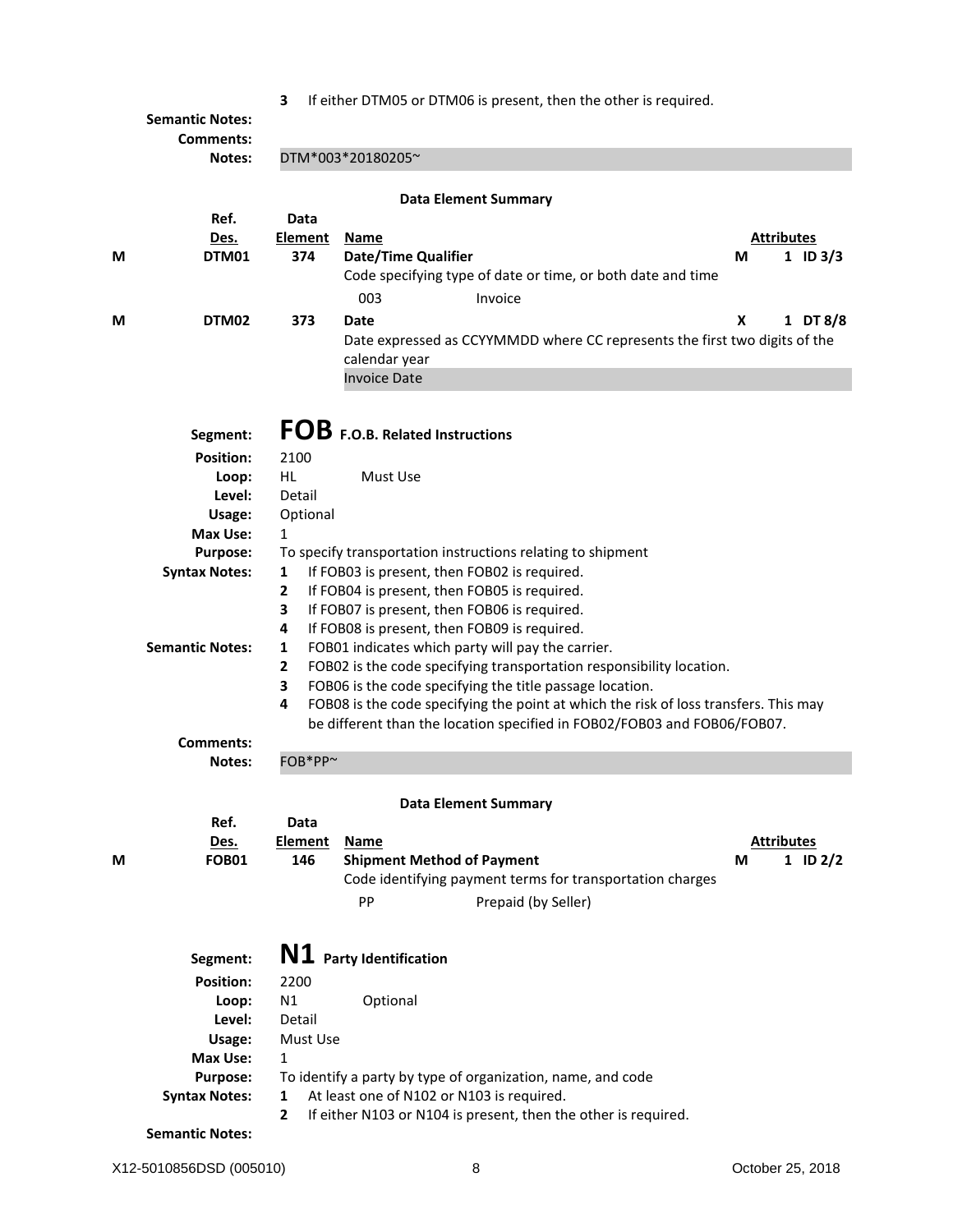|                                                                                                                                                                                                                                                                                    | <b>Comments:</b><br>This segment, used alone, provides the most efficient method of providing<br>1<br>organizational identification. To obtain this efficiency the "ID Code" (N104) must<br>provide a key to the table maintained by the transaction processing party.<br>N105 and N106 further define the type of entity in N101.<br>2 |                                                                                                                                                                                                                                                                                                                                                                                       |                                                         |                                                                                                                                                                                                                                                                                                                                                                                                                            |   |                   |  |  |
|------------------------------------------------------------------------------------------------------------------------------------------------------------------------------------------------------------------------------------------------------------------------------------|-----------------------------------------------------------------------------------------------------------------------------------------------------------------------------------------------------------------------------------------------------------------------------------------------------------------------------------------|---------------------------------------------------------------------------------------------------------------------------------------------------------------------------------------------------------------------------------------------------------------------------------------------------------------------------------------------------------------------------------------|---------------------------------------------------------|----------------------------------------------------------------------------------------------------------------------------------------------------------------------------------------------------------------------------------------------------------------------------------------------------------------------------------------------------------------------------------------------------------------------------|---|-------------------|--|--|
|                                                                                                                                                                                                                                                                                    | Notes:                                                                                                                                                                                                                                                                                                                                  |                                                                                                                                                                                                                                                                                                                                                                                       | N1*ST**92*00217~                                        |                                                                                                                                                                                                                                                                                                                                                                                                                            |   |                   |  |  |
|                                                                                                                                                                                                                                                                                    |                                                                                                                                                                                                                                                                                                                                         |                                                                                                                                                                                                                                                                                                                                                                                       |                                                         | <b>Data Element Summary</b>                                                                                                                                                                                                                                                                                                                                                                                                |   |                   |  |  |
|                                                                                                                                                                                                                                                                                    | Ref.                                                                                                                                                                                                                                                                                                                                    | Data                                                                                                                                                                                                                                                                                                                                                                                  |                                                         |                                                                                                                                                                                                                                                                                                                                                                                                                            |   |                   |  |  |
|                                                                                                                                                                                                                                                                                    | <u>Des.</u>                                                                                                                                                                                                                                                                                                                             | <b>Element</b>                                                                                                                                                                                                                                                                                                                                                                        | <b>Name</b>                                             |                                                                                                                                                                                                                                                                                                                                                                                                                            |   | <b>Attributes</b> |  |  |
| М                                                                                                                                                                                                                                                                                  | N101                                                                                                                                                                                                                                                                                                                                    | 98                                                                                                                                                                                                                                                                                                                                                                                    | <b>Entity Identifier Code</b>                           |                                                                                                                                                                                                                                                                                                                                                                                                                            | М | 1 ID $2/3$        |  |  |
|                                                                                                                                                                                                                                                                                    |                                                                                                                                                                                                                                                                                                                                         |                                                                                                                                                                                                                                                                                                                                                                                       |                                                         | Code identifying an organizational entity, a physical location, property or an                                                                                                                                                                                                                                                                                                                                             |   |                   |  |  |
|                                                                                                                                                                                                                                                                                    |                                                                                                                                                                                                                                                                                                                                         |                                                                                                                                                                                                                                                                                                                                                                                       | individual<br><b>ST</b>                                 |                                                                                                                                                                                                                                                                                                                                                                                                                            |   |                   |  |  |
|                                                                                                                                                                                                                                                                                    |                                                                                                                                                                                                                                                                                                                                         |                                                                                                                                                                                                                                                                                                                                                                                       |                                                         | Ship To                                                                                                                                                                                                                                                                                                                                                                                                                    |   |                   |  |  |
| М                                                                                                                                                                                                                                                                                  | N103                                                                                                                                                                                                                                                                                                                                    | 66                                                                                                                                                                                                                                                                                                                                                                                    | <b>Identification Code Qualifier</b><br>Code (67)<br>92 | Code designating the system/method of code structure used for Identification                                                                                                                                                                                                                                                                                                                                               | X | $1$ ID $1/2$      |  |  |
|                                                                                                                                                                                                                                                                                    |                                                                                                                                                                                                                                                                                                                                         |                                                                                                                                                                                                                                                                                                                                                                                       |                                                         | Assigned by Buyer or Buyer's Agent                                                                                                                                                                                                                                                                                                                                                                                         |   |                   |  |  |
| М                                                                                                                                                                                                                                                                                  | N104                                                                                                                                                                                                                                                                                                                                    | 67                                                                                                                                                                                                                                                                                                                                                                                    | <b>Identification Code</b>                              |                                                                                                                                                                                                                                                                                                                                                                                                                            | x | 1 AN 2/80         |  |  |
|                                                                                                                                                                                                                                                                                    |                                                                                                                                                                                                                                                                                                                                         |                                                                                                                                                                                                                                                                                                                                                                                       |                                                         | Code identifying a party or other code                                                                                                                                                                                                                                                                                                                                                                                     |   |                   |  |  |
|                                                                                                                                                                                                                                                                                    |                                                                                                                                                                                                                                                                                                                                         |                                                                                                                                                                                                                                                                                                                                                                                       | Rite Aid 5 Digit Store Number                           |                                                                                                                                                                                                                                                                                                                                                                                                                            |   |                   |  |  |
|                                                                                                                                                                                                                                                                                    | Level:<br>Usage:<br>Max Use:<br><b>Purpose:</b>                                                                                                                                                                                                                                                                                         | Detail<br>Must Use<br>$\mathbf{1}$<br>segments                                                                                                                                                                                                                                                                                                                                        |                                                         | To identify dependencies among and the content of hierarchically related groups of data                                                                                                                                                                                                                                                                                                                                    |   |                   |  |  |
|                                                                                                                                                                                                                                                                                    | <b>Syntax Notes:</b>                                                                                                                                                                                                                                                                                                                    |                                                                                                                                                                                                                                                                                                                                                                                       |                                                         |                                                                                                                                                                                                                                                                                                                                                                                                                            |   |                   |  |  |
|                                                                                                                                                                                                                                                                                    | <b>Semantic Notes:</b>                                                                                                                                                                                                                                                                                                                  |                                                                                                                                                                                                                                                                                                                                                                                       |                                                         |                                                                                                                                                                                                                                                                                                                                                                                                                            |   |                   |  |  |
| The HL segment is used to identify levels of detail information using a hierarchical<br>Comments:<br>1<br>structure, such as relating line-item data to shipment data, and packaging data to<br>line-item data.<br>The HL segment defines a top-down/left-right ordered structure. |                                                                                                                                                                                                                                                                                                                                         |                                                                                                                                                                                                                                                                                                                                                                                       |                                                         |                                                                                                                                                                                                                                                                                                                                                                                                                            |   |                   |  |  |
|                                                                                                                                                                                                                                                                                    |                                                                                                                                                                                                                                                                                                                                         | HL01 shall contain a unique alphanumeric number for each occurrence of the HL<br>2<br>segment in the transaction set. For example, HL01 could be used to indicate the<br>number of occurrences of the HL segment, in which case the value of HL01 would<br>be "1" for the initial HL segment and would be incremented by one in each<br>subsequent HL segment within the transaction. |                                                         |                                                                                                                                                                                                                                                                                                                                                                                                                            |   |                   |  |  |
|                                                                                                                                                                                                                                                                                    |                                                                                                                                                                                                                                                                                                                                         | 3                                                                                                                                                                                                                                                                                                                                                                                     | HL segment is subordinate.                              | HL02 identifies the hierarchical ID number of the HL segment to which the current                                                                                                                                                                                                                                                                                                                                          |   |                   |  |  |
|                                                                                                                                                                                                                                                                                    |                                                                                                                                                                                                                                                                                                                                         | 4<br>5                                                                                                                                                                                                                                                                                                                                                                                | to the current HL segment.                              | HL03 indicates the context of the series of segments following the current HL<br>segment up to the next occurrence of an HL segment in the transaction. For<br>example, HL03 is used to indicate that subsequent segments in the HL loop form a<br>logical grouping of data referring to shipment, order, or item-level information.<br>HL04 indicates whether or not there are subordinate (or child) HL segments related |   |                   |  |  |
|                                                                                                                                                                                                                                                                                    | Notes:                                                                                                                                                                                                                                                                                                                                  | HL*2*1*0~                                                                                                                                                                                                                                                                                                                                                                             |                                                         |                                                                                                                                                                                                                                                                                                                                                                                                                            |   |                   |  |  |
|                                                                                                                                                                                                                                                                                    |                                                                                                                                                                                                                                                                                                                                         |                                                                                                                                                                                                                                                                                                                                                                                       |                                                         | <b>Data Element Summary</b>                                                                                                                                                                                                                                                                                                                                                                                                |   |                   |  |  |

| Ref.                    |      | Data           |                               |                   |
|-------------------------|------|----------------|-------------------------------|-------------------|
|                         | Des. | <b>Element</b> | Name                          | <b>Attributes</b> |
| М                       | HL01 | 628            | <b>Hierarchical ID Number</b> | 1 AN $1/12$<br>м  |
| X12-5010856DSD (005010) |      |                | Q                             | October 25, 2018  |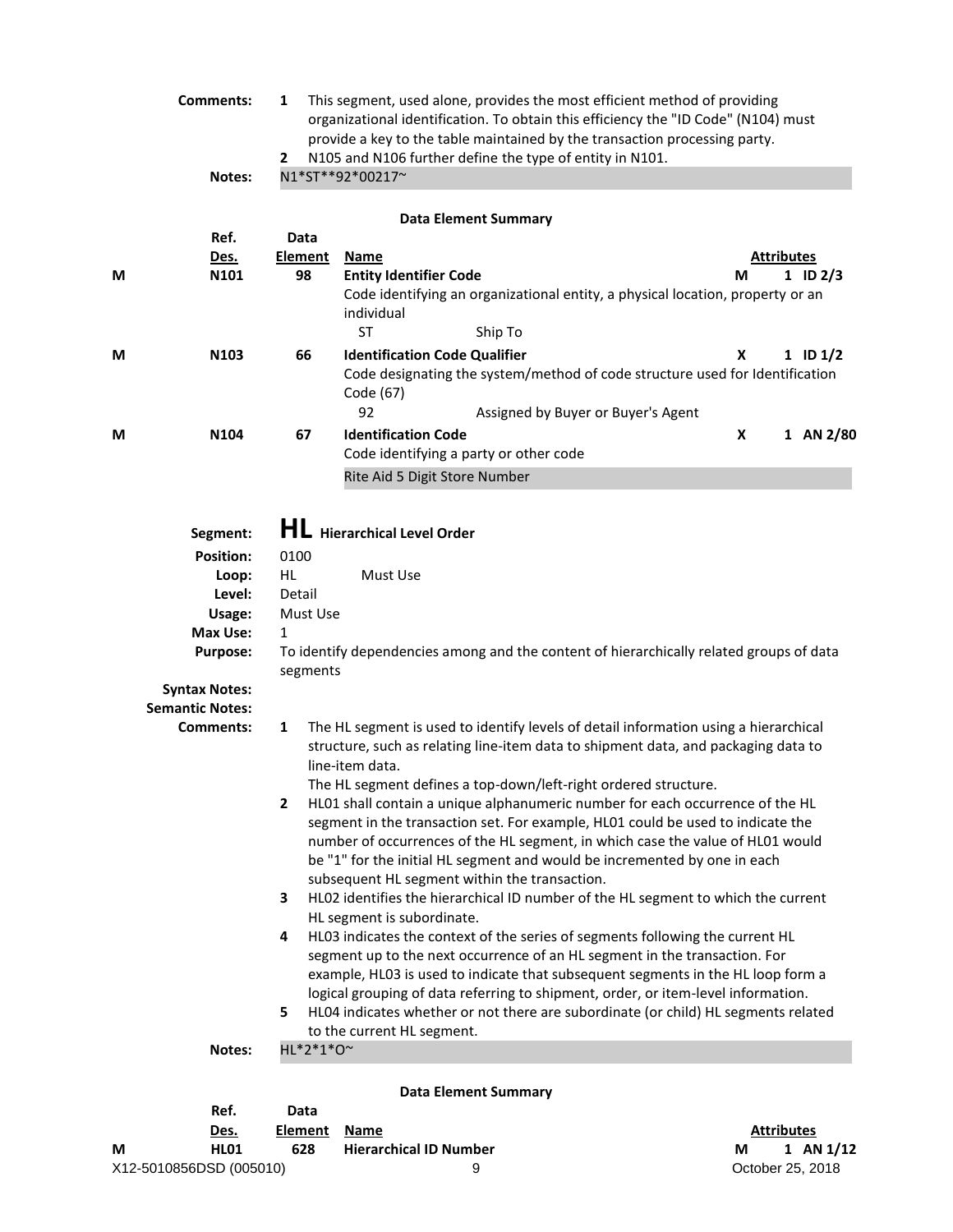|   | <b>HL02</b>      | 734 | A unique number assigned by the sender to identify a particular data segment<br>in a hierarchical structure<br><b>Hierarchical Parent ID Number</b> | O | $\mathbf{1}$ | AN 1/12      |
|---|------------------|-----|-----------------------------------------------------------------------------------------------------------------------------------------------------|---|--------------|--------------|
|   |                  |     | Identification number of the next higher hierarchical data segment that the                                                                         |   |              |              |
|   |                  |     | data segment being described is subordinate to                                                                                                      |   |              |              |
| M | HL <sub>03</sub> | 735 | <b>Hierarchical Level Code</b>                                                                                                                      | М |              | $1$ ID $1/2$ |
|   |                  |     | Code defining the characteristic of a level in a hierarchical structure                                                                             |   |              |              |
|   |                  |     | Refer to 005010 Data Element Dictionary for acceptable code values.                                                                                 |   |              |              |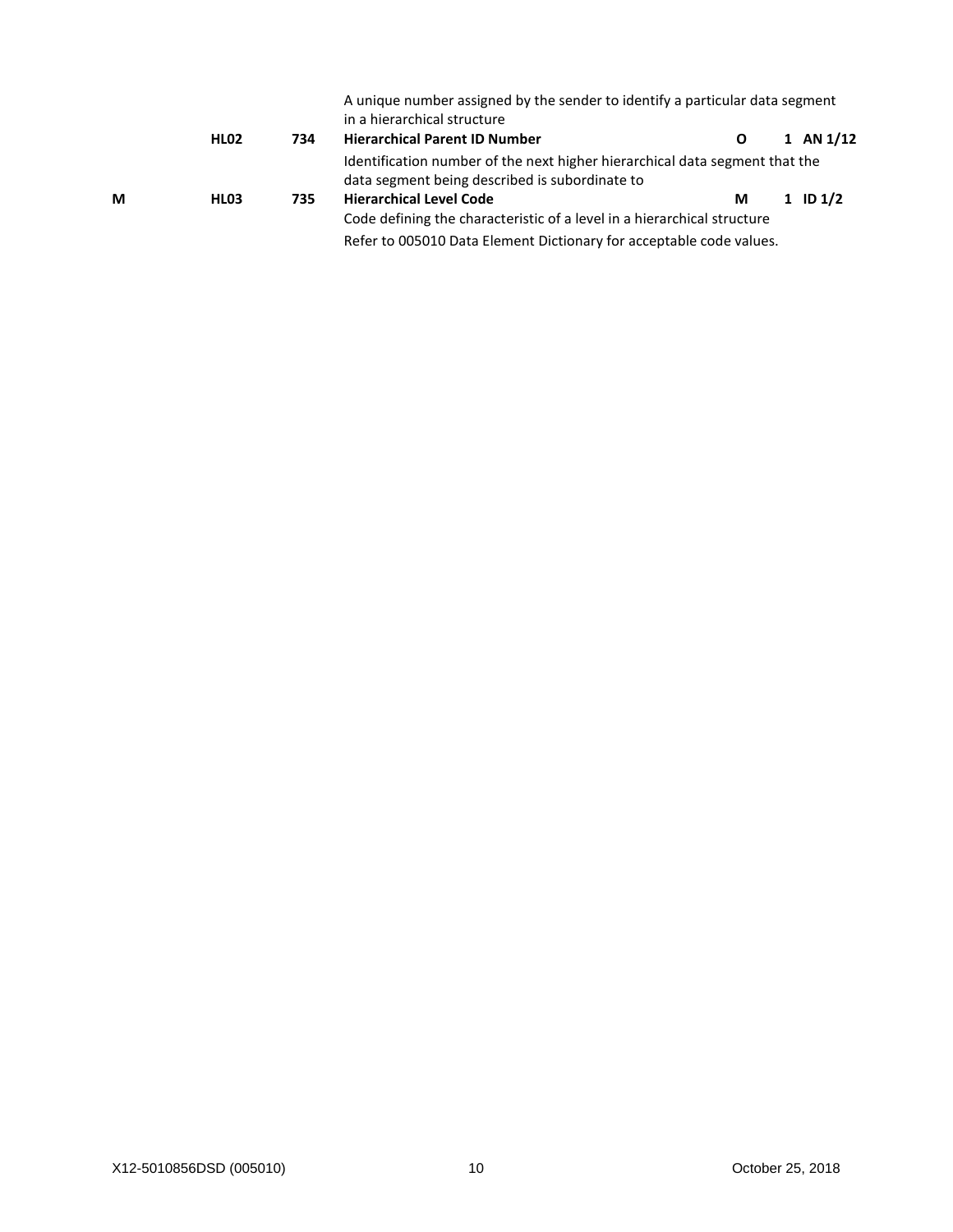| Segment:                                                    | <b>PRF</b> Purchase Order Reference                                 |
|-------------------------------------------------------------|---------------------------------------------------------------------|
| <b>Position:</b>                                            | 0500                                                                |
| Loop:                                                       | HL<br>Must Use                                                      |
| Level:                                                      | Detail                                                              |
| Usage:                                                      | Must Use                                                            |
| Max Use:                                                    | 1                                                                   |
| <b>Purpose:</b>                                             | To provide reference to a specific purchase order                   |
| <b>Syntax Notes:</b><br><b>Semantic Notes:</b><br>Comments: | PRF04 is the date assigned by the purchaser to purchase order.<br>1 |
| Notes:                                                      | PRF*14766~                                                          |

## **Data Element Summary**

|   | Ref.        | Data           |                                                                         |   |                   |
|---|-------------|----------------|-------------------------------------------------------------------------|---|-------------------|
|   | <u>Des.</u> | <b>Element</b> | Name                                                                    |   | <b>Attributes</b> |
| М | PRF01       | 324            | <b>Purchase Order Number</b>                                            | M | 1 AN 1/22         |
|   |             |                | Identifying number for Purchase Order assigned by the orderer/purchaser |   |                   |

| Segment:               | N1 Party Identification                                                                                                                                                                                                                                                                                             |  |  |  |  |
|------------------------|---------------------------------------------------------------------------------------------------------------------------------------------------------------------------------------------------------------------------------------------------------------------------------------------------------------------|--|--|--|--|
| <b>Position:</b>       | 2200                                                                                                                                                                                                                                                                                                                |  |  |  |  |
| Loop:                  | N1<br>Optional                                                                                                                                                                                                                                                                                                      |  |  |  |  |
| Level:                 | Detail                                                                                                                                                                                                                                                                                                              |  |  |  |  |
| Usage:                 | Optional                                                                                                                                                                                                                                                                                                            |  |  |  |  |
| Max Use:               | 1                                                                                                                                                                                                                                                                                                                   |  |  |  |  |
| <b>Purpose:</b>        | To identify a party by type of organization, name, and code                                                                                                                                                                                                                                                         |  |  |  |  |
| <b>Syntax Notes:</b>   | At least one of N102 or N103 is required.<br>1                                                                                                                                                                                                                                                                      |  |  |  |  |
|                        | If either N103 or N104 is present, then the other is required.<br>2                                                                                                                                                                                                                                                 |  |  |  |  |
| <b>Semantic Notes:</b> |                                                                                                                                                                                                                                                                                                                     |  |  |  |  |
| Comments:              | This segment, used alone, provides the most efficient method of providing<br>1<br>organizational identification. To obtain this efficiency the "ID Code" (N104) must<br>provide a key to the table maintained by the transaction processing party.<br>N105 and N106 further define the type of entity in N101.<br>2 |  |  |  |  |
| <b>Notes:</b>          | N1*BY**92*00217~                                                                                                                                                                                                                                                                                                    |  |  |  |  |

## **Data Element Summary**

|   | Ref.             | Data    |                               |                                                                                |   |                   |
|---|------------------|---------|-------------------------------|--------------------------------------------------------------------------------|---|-------------------|
|   | Des.             | Element | Name                          |                                                                                |   | <b>Attributes</b> |
| M | N101             | 98      | <b>Entity Identifier Code</b> |                                                                                | М | $1$ ID $2/3$      |
|   |                  |         | individual                    | Code identifying an organizational entity, a physical location, property or an |   |                   |
|   |                  |         | BY                            | <b>Buying Party (Purchaser)</b>                                                |   |                   |
| M | N <sub>103</sub> | 66      |                               | <b>Identification Code Qualifier</b>                                           | х | $1$ ID $1/2$      |
|   |                  |         | Code (67)                     | Code designating the system/method of code structure used for Identification   |   |                   |
|   |                  |         |                               | Refer to 005010 Data Element Dictionary for acceptable code values.            |   |                   |
| M | N <sub>104</sub> | 67      | <b>Identification Code</b>    | Code identifying a party or other code                                         | x | 1 AN 2/80         |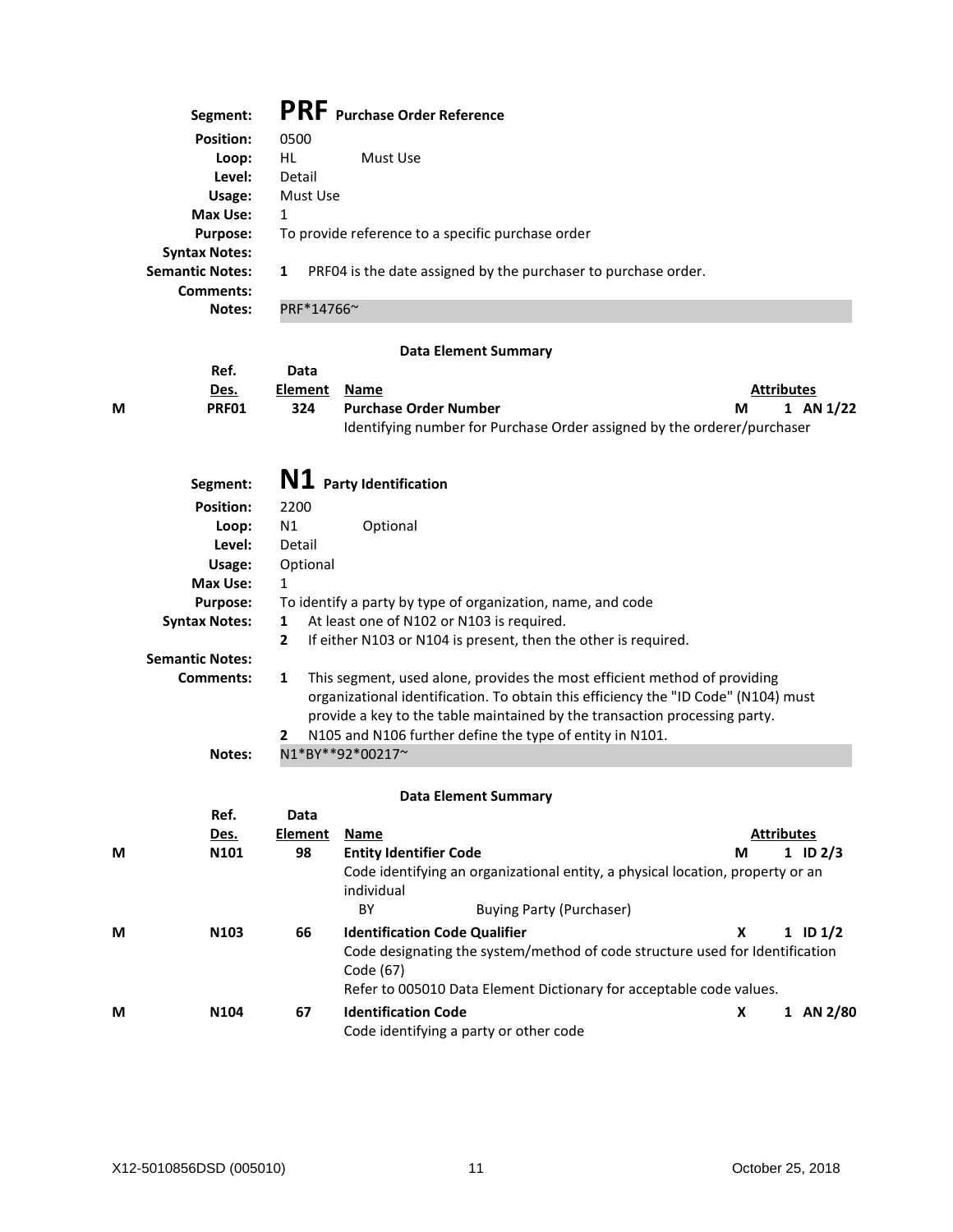|   | Segment:               |                   | <b>HL</b> Hierarchical Level Pack                                                                                                                                                                                                                                                                                                                                                                                          |                    |
|---|------------------------|-------------------|----------------------------------------------------------------------------------------------------------------------------------------------------------------------------------------------------------------------------------------------------------------------------------------------------------------------------------------------------------------------------------------------------------------------------|--------------------|
|   | <b>Position:</b>       | 0100              |                                                                                                                                                                                                                                                                                                                                                                                                                            |                    |
|   | Loop:                  | HL.               | Must Use                                                                                                                                                                                                                                                                                                                                                                                                                   |                    |
|   | Level:                 | Detail            |                                                                                                                                                                                                                                                                                                                                                                                                                            |                    |
|   | Usage:                 | Must Use          |                                                                                                                                                                                                                                                                                                                                                                                                                            |                    |
|   | Max Use:               | $\mathbf{1}$      |                                                                                                                                                                                                                                                                                                                                                                                                                            |                    |
|   | <b>Purpose:</b>        | segments          | To identify dependencies among and the content of hierarchically related groups of data                                                                                                                                                                                                                                                                                                                                    |                    |
|   | <b>Syntax Notes:</b>   |                   |                                                                                                                                                                                                                                                                                                                                                                                                                            |                    |
|   | <b>Semantic Notes:</b> |                   |                                                                                                                                                                                                                                                                                                                                                                                                                            |                    |
|   | Comments:              | 1                 | The HL segment is used to identify levels of detail information using a hierarchical                                                                                                                                                                                                                                                                                                                                       |                    |
|   |                        | $\overline{2}$    | structure, such as relating line-item data to shipment data, and packaging data to<br>line-item data.<br>The HL segment defines a top-down/left-right ordered structure.<br>HL01 shall contain a unique alphanumeric number for each occurrence of the HL                                                                                                                                                                  |                    |
|   |                        |                   | segment in the transaction set. For example, HL01 could be used to indicate the<br>number of occurrences of the HL segment, in which case the value of HL01 would<br>be "1" for the initial HL segment and would be incremented by one in each<br>subsequent HL segment within the transaction.                                                                                                                            |                    |
|   |                        | 3                 | HL02 identifies the hierarchical ID number of the HL segment to which the current<br>HL segment is subordinate.                                                                                                                                                                                                                                                                                                            |                    |
|   |                        | 4<br>5.           | HL03 indicates the context of the series of segments following the current HL<br>segment up to the next occurrence of an HL segment in the transaction. For<br>example, HL03 is used to indicate that subsequent segments in the HL loop form a<br>logical grouping of data referring to shipment, order, or item-level information.<br>HL04 indicates whether or not there are subordinate (or child) HL segments related |                    |
|   |                        |                   | to the current HL segment.                                                                                                                                                                                                                                                                                                                                                                                                 |                    |
|   | <b>Notes:</b>          | HL*3*2*P~         |                                                                                                                                                                                                                                                                                                                                                                                                                            |                    |
|   |                        | label compliance. | Tare and Pack levels are optional now. However label scanning is expected to be<br>implemented at a future date at which time Tare and Pack levels will be mandatory for                                                                                                                                                                                                                                                   |                    |
|   |                        |                   | <b>Data Element Summary</b>                                                                                                                                                                                                                                                                                                                                                                                                |                    |
|   | Ref.                   | Data              |                                                                                                                                                                                                                                                                                                                                                                                                                            |                    |
|   | Des.                   | <b>Element</b>    | <b>Name</b>                                                                                                                                                                                                                                                                                                                                                                                                                | <b>Attributes</b>  |
| М | <b>HL01</b>            | 628               | <b>Hierarchical ID Number</b><br>A unique number assigned by the sender to identify a particular data segment<br>in a hierarchical structure                                                                                                                                                                                                                                                                               | М<br>1 AN $1/12$   |
|   | <b>HL02</b>            | 734               | <b>Hierarchical Parent ID Number</b>                                                                                                                                                                                                                                                                                                                                                                                       | $1$ AN $1/12$<br>O |
| M | <b>HL03</b>            | 735               | Identification number of the next higher hierarchical data segment that the<br>data segment being described is subordinate to<br><b>Hierarchical Level Code</b>                                                                                                                                                                                                                                                            | $1$ ID $1/2$<br>М  |
|   |                        |                   | Code defining the characteristic of a level in a hierarchical structure                                                                                                                                                                                                                                                                                                                                                    |                    |
|   |                        |                   | Refer to 005010 Data Element Dictionary for acceptable code values.                                                                                                                                                                                                                                                                                                                                                        |                    |
|   |                        |                   |                                                                                                                                                                                                                                                                                                                                                                                                                            |                    |
|   | Segment:               |                   | <b>PRF</b> Purchase Order Reference                                                                                                                                                                                                                                                                                                                                                                                        |                    |
|   | <b>Position:</b>       | 0500              |                                                                                                                                                                                                                                                                                                                                                                                                                            |                    |
|   | Loop:                  | HL                | Must Use                                                                                                                                                                                                                                                                                                                                                                                                                   |                    |
|   | Level:                 | Detail            |                                                                                                                                                                                                                                                                                                                                                                                                                            |                    |
|   | Usage:                 | Must Use          |                                                                                                                                                                                                                                                                                                                                                                                                                            |                    |
|   | <b>Max Use:</b>        | $\mathbf{1}$      |                                                                                                                                                                                                                                                                                                                                                                                                                            |                    |
|   | <b>Purpose:</b>        |                   | To provide reference to a specific purchase order                                                                                                                                                                                                                                                                                                                                                                          |                    |
|   | <b>Syntax Notes:</b>   |                   |                                                                                                                                                                                                                                                                                                                                                                                                                            |                    |

| <b>Syntax Note</b> |  |
|--------------------|--|
|--------------------|--|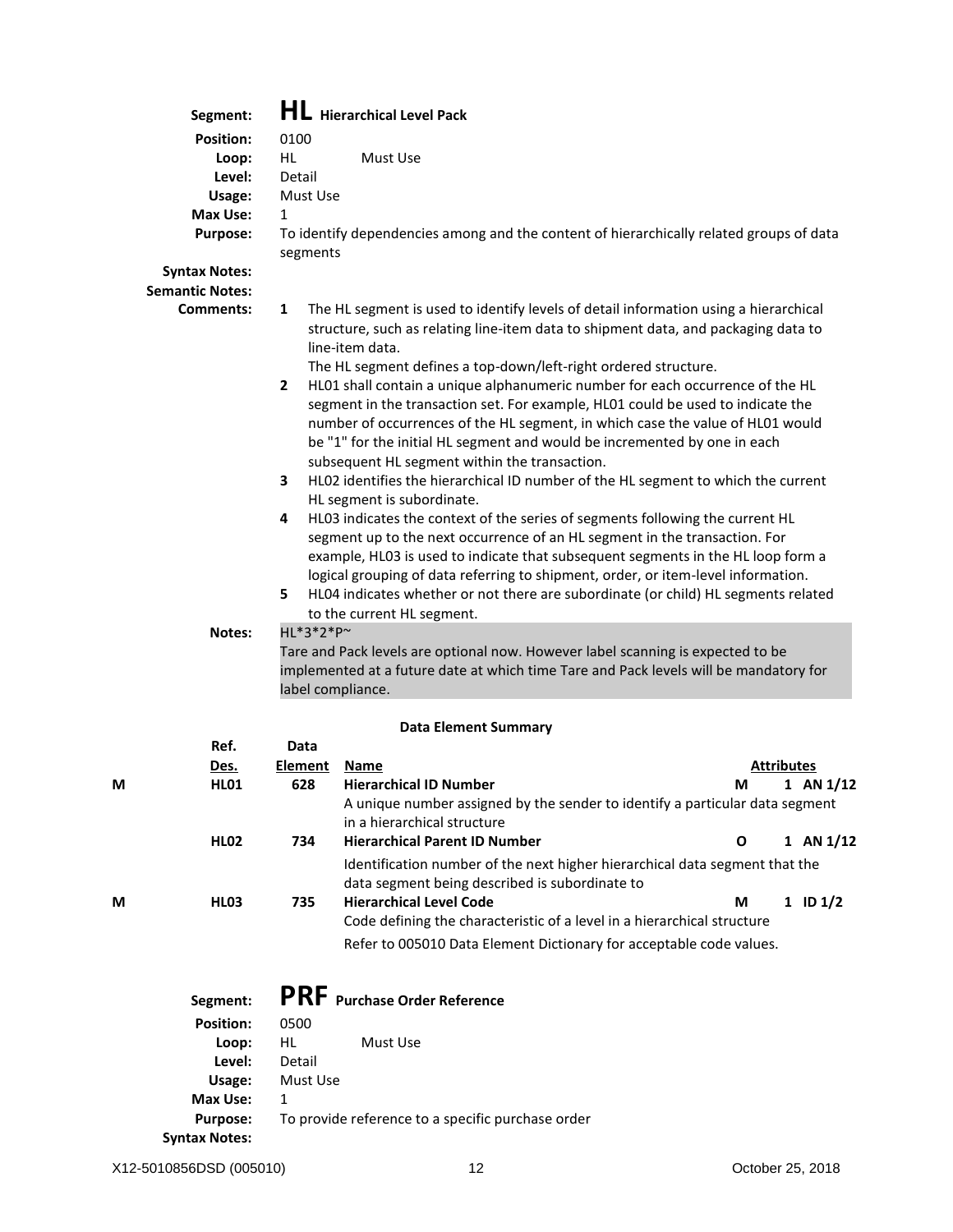**Semantic Notes: 1 PRF04** is the date assigned by the purchaser to purchase order. **Comments: Notes:** PRF\*14766~ **Data Element Summary Ref. Data Des. Element Name Attributes M PRF01 324 Purchase Order Number M 1 AN 1/22** Identifying number for Purchase Order assigned by the orderer/purchaser

|   | Segment:               |                | MAN Marks and Numbers Information                    |                             |                                                                                                                                                                                                                                           |                   |              |
|---|------------------------|----------------|------------------------------------------------------|-----------------------------|-------------------------------------------------------------------------------------------------------------------------------------------------------------------------------------------------------------------------------------------|-------------------|--------------|
|   | <b>Position:</b>       | 1900           |                                                      |                             |                                                                                                                                                                                                                                           |                   |              |
|   | Loop:                  | HL.            | Must Use                                             |                             |                                                                                                                                                                                                                                           |                   |              |
|   | Level:                 | Detail         |                                                      |                             |                                                                                                                                                                                                                                           |                   |              |
|   | Usage:                 | Optional       |                                                      |                             |                                                                                                                                                                                                                                           |                   |              |
|   | Max Use:               | >1             |                                                      |                             |                                                                                                                                                                                                                                           |                   |              |
|   | <b>Purpose:</b>        |                |                                                      |                             | To indicate identifying marks and numbers for shipping containers                                                                                                                                                                         |                   |              |
|   | <b>Syntax Notes:</b>   | 1              |                                                      |                             | If either MAN04 or MAN05 is present, then the other is required.                                                                                                                                                                          |                   |              |
|   |                        | $\mathbf{2}$   | If MAN06 is present, then MAN05 is required.         |                             |                                                                                                                                                                                                                                           |                   |              |
|   | <b>Semantic Notes:</b> | 1              | and numbers assigned to the same physical container. |                             | MAN01/MAN02 and MAN04/MAN05 may be used to identify two different marks                                                                                                                                                                   |                   |              |
|   |                        | $\mathbf{2}$   |                                                      |                             | When both MAN02 and MAN03 are used, MAN02 is the starting number of a<br>sequential range and MAN03 is the ending number of that range.                                                                                                   |                   |              |
|   |                        | 3              |                                                      |                             | When both MAN05 and MAN06 are used, MAN05 is the starting number of a<br>sequential range, and MAN06 is the ending number of that range.                                                                                                  |                   |              |
|   | Comments:              | 1              | represented in the range in MAN05/MAN06.             |                             | When MAN01 contains code "UC" (U.P.C. Shipping Container Code) and<br>MAN05/MAN06 contain a range of ID numbers, MAN03 is not used. The reason for<br>this is that the U.P.C. Shipping Container code is the same on every carton that is |                   |              |
|   | Notes:                 | $\mathbf{2}$   | MAN*GM*00092683300071924024~                         |                             | MAN03 and/or MAN06 are only used when sending a range(s) of ID numbers.<br>When both MAN02/MAN03 and MAN05/MAN06 are used to send ranges of ID<br>numbers, the integrity of the two ID numbers must be maintained.                        |                   |              |
|   |                        |                | requirements at a later date.                        |                             | The Man segment is only mandatory if Tare Hierarchical Level HL is present.<br>UCC-128 labeling is not required at this time. Rite Aid expects to address label                                                                           |                   |              |
|   |                        |                |                                                      | <b>Data Element Summary</b> |                                                                                                                                                                                                                                           |                   |              |
|   | Ref.                   | Data           |                                                      |                             |                                                                                                                                                                                                                                           |                   |              |
|   | Des.                   | <b>Element</b> | <b>Name</b>                                          |                             |                                                                                                                                                                                                                                           | <b>Attributes</b> |              |
| М | MAN01                  | 88             | <b>Marks and Numbers Qualifier</b>                   |                             |                                                                                                                                                                                                                                           | м                 | $1$ ID $1/2$ |
|   |                        |                |                                                      |                             | Code specifying the application or source of Marks and Numbers (87)                                                                                                                                                                       |                   |              |
|   |                        |                | GM                                                   | Application Identifier      | EAN.UCC Serial Shipping Container Code (SSCC) and                                                                                                                                                                                         |                   |              |
| М | <b>MAN02</b>           | 87             | <b>Marks and Numbers</b>                             |                             |                                                                                                                                                                                                                                           | М                 | 1 AN 1/48    |
|   |                        |                |                                                      |                             | Marks and numbers used to identify a shipment or parts of a shipment                                                                                                                                                                      |                   |              |
|   | Segment:               |                | <b>HL</b> Hierarchical Item Level                    |                             |                                                                                                                                                                                                                                           |                   |              |

| <b>Position:</b> | 0100     |          |
|------------------|----------|----------|
| Loop:            | HL       | Must Use |
| Level:           | Detail   |          |
| Usage:           | Must Use |          |
| Max Use:         | 1        |          |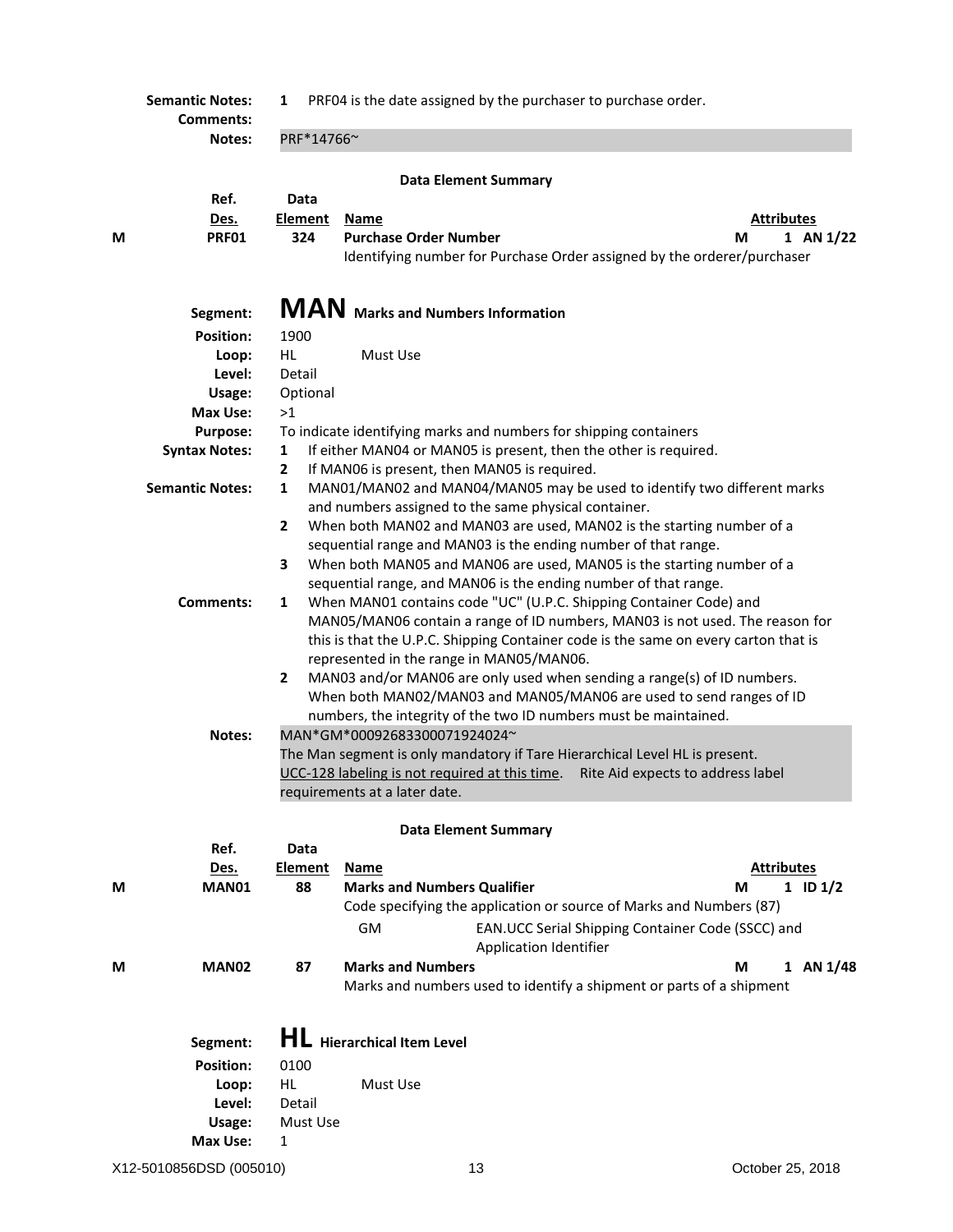|   | <b>Purpose:</b><br><b>Syntax Notes:</b>    | segments              | To identify dependencies among and the content of hierarchically related groups of data                                                                                                                                                                                                                                                                                                                                                                                                                                                                                                                                                                                                                                                                                                                                                                                                                                                                                                                                                                                                                                                                                                               |                   |              |
|---|--------------------------------------------|-----------------------|-------------------------------------------------------------------------------------------------------------------------------------------------------------------------------------------------------------------------------------------------------------------------------------------------------------------------------------------------------------------------------------------------------------------------------------------------------------------------------------------------------------------------------------------------------------------------------------------------------------------------------------------------------------------------------------------------------------------------------------------------------------------------------------------------------------------------------------------------------------------------------------------------------------------------------------------------------------------------------------------------------------------------------------------------------------------------------------------------------------------------------------------------------------------------------------------------------|-------------------|--------------|
|   | <b>Semantic Notes:</b><br><b>Comments:</b> | 1<br>2<br>3<br>4<br>5 | The HL segment is used to identify levels of detail information using a hierarchical<br>structure, such as relating line-item data to shipment data, and packaging data to<br>line-item data.<br>The HL segment defines a top-down/left-right ordered structure.<br>HL01 shall contain a unique alphanumeric number for each occurrence of the HL<br>segment in the transaction set. For example, HL01 could be used to indicate the<br>number of occurrences of the HL segment, in which case the value of HL01 would<br>be "1" for the initial HL segment and would be incremented by one in each<br>subsequent HL segment within the transaction.<br>HL02 identifies the hierarchical ID number of the HL segment to which the current<br>HL segment is subordinate.<br>HL03 indicates the context of the series of segments following the current HL<br>segment up to the next occurrence of an HL segment in the transaction. For<br>example, HL03 is used to indicate that subsequent segments in the HL loop form a<br>logical grouping of data referring to shipment, order, or item-level information.<br>HL04 indicates whether or not there are subordinate (or child) HL segments related |                   |              |
|   | Notes:                                     | HL*4*3*I~             | to the current HL segment.                                                                                                                                                                                                                                                                                                                                                                                                                                                                                                                                                                                                                                                                                                                                                                                                                                                                                                                                                                                                                                                                                                                                                                            |                   |              |
|   |                                            |                       |                                                                                                                                                                                                                                                                                                                                                                                                                                                                                                                                                                                                                                                                                                                                                                                                                                                                                                                                                                                                                                                                                                                                                                                                       |                   |              |
|   |                                            |                       | <b>Data Element Summary</b>                                                                                                                                                                                                                                                                                                                                                                                                                                                                                                                                                                                                                                                                                                                                                                                                                                                                                                                                                                                                                                                                                                                                                                           |                   |              |
|   | Ref.                                       | Data                  |                                                                                                                                                                                                                                                                                                                                                                                                                                                                                                                                                                                                                                                                                                                                                                                                                                                                                                                                                                                                                                                                                                                                                                                                       |                   |              |
|   | Des.                                       | <b>Element</b>        | <b>Name</b>                                                                                                                                                                                                                                                                                                                                                                                                                                                                                                                                                                                                                                                                                                                                                                                                                                                                                                                                                                                                                                                                                                                                                                                           | <b>Attributes</b> |              |
| M | <b>HL01</b>                                | 628                   | <b>Hierarchical ID Number</b><br>A unique number assigned by the sender to identify a particular data segment<br>in a hierarchical structure                                                                                                                                                                                                                                                                                                                                                                                                                                                                                                                                                                                                                                                                                                                                                                                                                                                                                                                                                                                                                                                          | М                 | 1 AN $1/12$  |
|   | <b>HL02</b>                                | 734                   | <b>Hierarchical Parent ID Number</b>                                                                                                                                                                                                                                                                                                                                                                                                                                                                                                                                                                                                                                                                                                                                                                                                                                                                                                                                                                                                                                                                                                                                                                  | 0                 | 1 AN $1/12$  |
|   |                                            |                       | Identification number of the next higher hierarchical data segment that the<br>data segment being described is subordinate to                                                                                                                                                                                                                                                                                                                                                                                                                                                                                                                                                                                                                                                                                                                                                                                                                                                                                                                                                                                                                                                                         |                   |              |
| М | <b>HL03</b>                                | 735                   | <b>Hierarchical Level Code</b><br>Code defining the characteristic of a level in a hierarchical structure<br>Refer to 005010 Data Element Dictionary for acceptable code values.                                                                                                                                                                                                                                                                                                                                                                                                                                                                                                                                                                                                                                                                                                                                                                                                                                                                                                                                                                                                                      | М                 | $1$ ID $1/2$ |
|   | Segment:                                   |                       | LIN Item Identification                                                                                                                                                                                                                                                                                                                                                                                                                                                                                                                                                                                                                                                                                                                                                                                                                                                                                                                                                                                                                                                                                                                                                                               |                   |              |
|   | <b>Position:</b>                           | 0200                  |                                                                                                                                                                                                                                                                                                                                                                                                                                                                                                                                                                                                                                                                                                                                                                                                                                                                                                                                                                                                                                                                                                                                                                                                       |                   |              |
|   | Loop:                                      | <b>HL</b>             | Must Use                                                                                                                                                                                                                                                                                                                                                                                                                                                                                                                                                                                                                                                                                                                                                                                                                                                                                                                                                                                                                                                                                                                                                                                              |                   |              |
|   | Level:                                     | Detail                |                                                                                                                                                                                                                                                                                                                                                                                                                                                                                                                                                                                                                                                                                                                                                                                                                                                                                                                                                                                                                                                                                                                                                                                                       |                   |              |
|   | Usage:                                     | Must Use              |                                                                                                                                                                                                                                                                                                                                                                                                                                                                                                                                                                                                                                                                                                                                                                                                                                                                                                                                                                                                                                                                                                                                                                                                       |                   |              |
|   | Max Use:                                   | $\mathbf{1}$          |                                                                                                                                                                                                                                                                                                                                                                                                                                                                                                                                                                                                                                                                                                                                                                                                                                                                                                                                                                                                                                                                                                                                                                                                       |                   |              |
|   | <b>Purpose:</b>                            |                       | To specify basic item identification data                                                                                                                                                                                                                                                                                                                                                                                                                                                                                                                                                                                                                                                                                                                                                                                                                                                                                                                                                                                                                                                                                                                                                             |                   |              |
|   | <b>Syntax Notes:</b>                       | 1                     | If either LIN04 or LIN05 is present, then the other is required.                                                                                                                                                                                                                                                                                                                                                                                                                                                                                                                                                                                                                                                                                                                                                                                                                                                                                                                                                                                                                                                                                                                                      |                   |              |
|   |                                            | 2                     | If either LIN06 or LIN07 is present, then the other is required.                                                                                                                                                                                                                                                                                                                                                                                                                                                                                                                                                                                                                                                                                                                                                                                                                                                                                                                                                                                                                                                                                                                                      |                   |              |
|   |                                            | 3                     | If either LIN08 or LIN09 is present, then the other is required.                                                                                                                                                                                                                                                                                                                                                                                                                                                                                                                                                                                                                                                                                                                                                                                                                                                                                                                                                                                                                                                                                                                                      |                   |              |

**4** If either LIN10 or LIN11 is present, then the other is required.

**5** If either LIN12 or LIN13 is present, then the other is required.

**6** If either LIN14 or LIN15 is present, then the other is required.

**7** If either LIN16 or LIN17 is present, then the other is required.

**8** If either LIN18 or LIN19 is present, then the other is required. **9** If either LIN20 or LIN21 is present, then the other is required.

**10** If either LIN22 or LIN23 is present, then the other is required.

**11** If either LIN24 or LIN25 is present, then the other is required.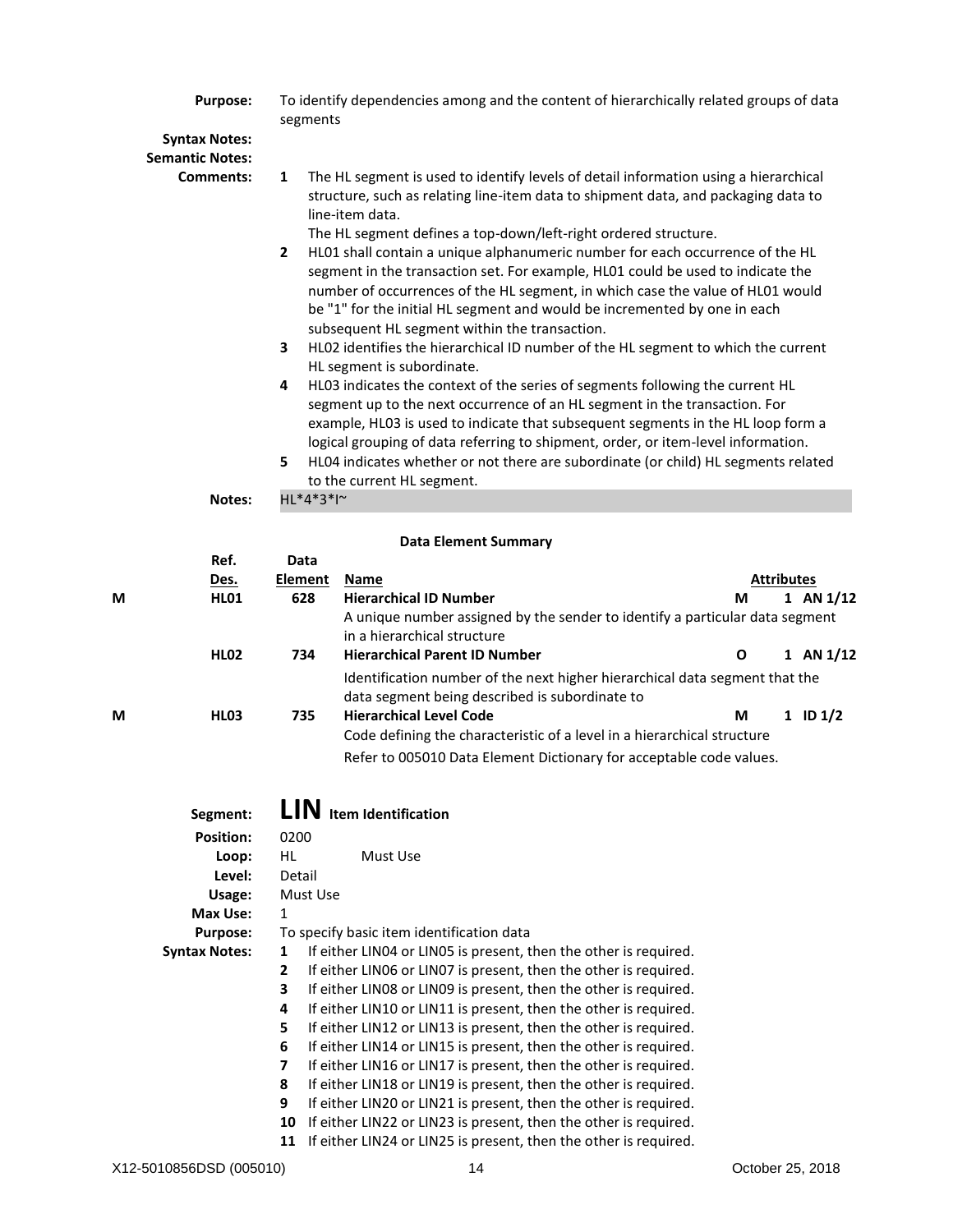|   |                         |                       |                                               | 12 If either LIN26 or LIN27 is present, then the other is required.                                                                                                     |                  |                   |                  |
|---|-------------------------|-----------------------|-----------------------------------------------|-------------------------------------------------------------------------------------------------------------------------------------------------------------------------|------------------|-------------------|------------------|
|   |                         |                       |                                               | 13 If either LIN28 or LIN29 is present, then the other is required.                                                                                                     |                  |                   |                  |
|   |                         | 14                    |                                               | If either LIN30 or LIN31 is present, then the other is required.                                                                                                        |                  |                   |                  |
|   | <b>Semantic Notes:</b>  | 1                     | LIN01 is the line item identification         |                                                                                                                                                                         |                  |                   |                  |
|   | <b>Comments:</b>        | 1                     |                                               | See the Data Dictionary for a complete list of IDs.                                                                                                                     |                  |                   |                  |
|   |                         | 2                     |                                               | LIN02 through LIN31 provide for fifteen different product/service IDs for each item.<br>For example: Case, Color, Drawing No., U.P.C. No., ISBN No., Model No., or SKU. |                  |                   |                  |
|   | Notes:                  |                       | LIN*4*VN*426643*UP*077741360830~              |                                                                                                                                                                         |                  |                   |                  |
|   |                         |                       |                                               |                                                                                                                                                                         |                  |                   |                  |
|   |                         |                       |                                               | <b>Data Element Summary</b>                                                                                                                                             |                  |                   |                  |
|   | Ref.                    | Data                  |                                               |                                                                                                                                                                         |                  | <b>Attributes</b> |                  |
| М | Des.<br><b>LIN01</b>    | <b>Element</b><br>350 | <b>Name</b><br><b>Assigned Identification</b> |                                                                                                                                                                         | O                |                   | 1 AN 1/20        |
|   |                         |                       |                                               | Alphanumeric characters assigned for differentiation within a transaction set                                                                                           |                  |                   |                  |
| М | LIN <sub>02</sub>       | 235                   | <b>Product/Service ID Qualifier</b>           |                                                                                                                                                                         | М                |                   | $1$ ID $2/2$     |
|   |                         |                       |                                               | Code identifying the type/source of the descriptive number used in                                                                                                      |                  |                   |                  |
|   |                         |                       | Product/Service ID (234)                      |                                                                                                                                                                         |                  |                   |                  |
|   |                         |                       | VN                                            | Vendor's (Seller's) Item Number                                                                                                                                         |                  |                   |                  |
| М | LIN <sub>03</sub>       | 234                   | <b>Product/Service ID</b>                     |                                                                                                                                                                         | M                |                   | 1 AN 1/48        |
|   |                         |                       |                                               | Identifying number for a product or service                                                                                                                             |                  |                   |                  |
| М | <b>LIN04</b>            | 235                   | <b>Product/Service ID Qualifier</b>           |                                                                                                                                                                         | X                |                   | $1$ ID $2/2$     |
|   |                         |                       |                                               | Code identifying the type/source of the descriptive number used in                                                                                                      |                  |                   |                  |
|   |                         |                       | Product/Service ID (234)                      |                                                                                                                                                                         |                  |                   |                  |
|   |                         |                       | EN                                            | $EAN/UCC - 13$                                                                                                                                                          |                  |                   |                  |
|   |                         |                       |                                               | Data structure for the 13 digit EAN.UCC (EAN                                                                                                                            |                  |                   |                  |
|   |                         |                       |                                               | International. Uniform Code Council) Global Trade                                                                                                                       |                  |                   |                  |
|   |                         |                       | EO                                            | Identification Number (GTIN)<br>$EAN/UCC - 8$                                                                                                                           |                  |                   |                  |
|   |                         |                       |                                               | Data structure for the 8 digit EAN.UCC (EAN                                                                                                                             |                  |                   |                  |
|   |                         |                       |                                               | International.Uniform Code Council) Global Trade                                                                                                                        |                  |                   |                  |
|   |                         |                       |                                               | Identification Number (GTIN)                                                                                                                                            |                  |                   |                  |
|   |                         |                       | <b>ND</b>                                     | National Drug Code (NDC)                                                                                                                                                |                  |                   |                  |
|   |                         |                       | UA                                            | U.P.C./EAN Case Code (2-5-5)                                                                                                                                            |                  |                   |                  |
|   |                         |                       | UI                                            | U.P.C. Consumer Package Code (1-5-5)                                                                                                                                    |                  |                   |                  |
|   |                         |                       | UP                                            | $UCC - 12$                                                                                                                                                              |                  |                   |                  |
|   |                         |                       |                                               | Data structure for the 12 digit EAN.UCC (EAN                                                                                                                            |                  |                   |                  |
|   |                         |                       |                                               | International. Uniform Code Council) Global Trade                                                                                                                       |                  |                   |                  |
|   |                         |                       |                                               | Identification Number (GTIN). Also known as the                                                                                                                         |                  |                   |                  |
|   |                         |                       |                                               | Universal Product Code (U.P.C.)                                                                                                                                         |                  |                   |                  |
| М | <b>LIN05</b>            | 234                   | <b>Product/Service ID</b>                     |                                                                                                                                                                         | X                |                   | 1 AN 1/48        |
|   |                         |                       |                                               | Identifying number for a product or service                                                                                                                             |                  |                   |                  |
|   | <b>LIN06</b>            | 235                   | <b>Product/Service ID Qualifier</b>           |                                                                                                                                                                         | X                |                   | $1$ ID $2/2$     |
|   |                         |                       |                                               | Code identifying the type/source of the descriptive number used in                                                                                                      |                  |                   |                  |
|   |                         |                       | Product/Service ID (234)<br>IN                | <b>Buyer's Item Number</b>                                                                                                                                              |                  |                   |                  |
|   | LIN07                   | 234                   | <b>Product/Service ID</b>                     |                                                                                                                                                                         | $\boldsymbol{x}$ |                   | 1 AN $1/48$      |
|   |                         |                       |                                               |                                                                                                                                                                         |                  |                   |                  |
|   |                         |                       |                                               | Identifying number for a product or service                                                                                                                             |                  |                   |                  |
|   | Segment:                |                       | <b>SN1</b> Item Detail (Shipment)             |                                                                                                                                                                         |                  |                   |                  |
|   | <b>Position:</b>        | 0300                  |                                               |                                                                                                                                                                         |                  |                   |                  |
|   | Loop:                   | HL.                   | Must Use                                      |                                                                                                                                                                         |                  |                   |                  |
|   | Level:                  | Detail                |                                               |                                                                                                                                                                         |                  |                   |                  |
|   | X12-5010856DSD (005010) |                       |                                               | 15                                                                                                                                                                      |                  |                   | October 25, 2018 |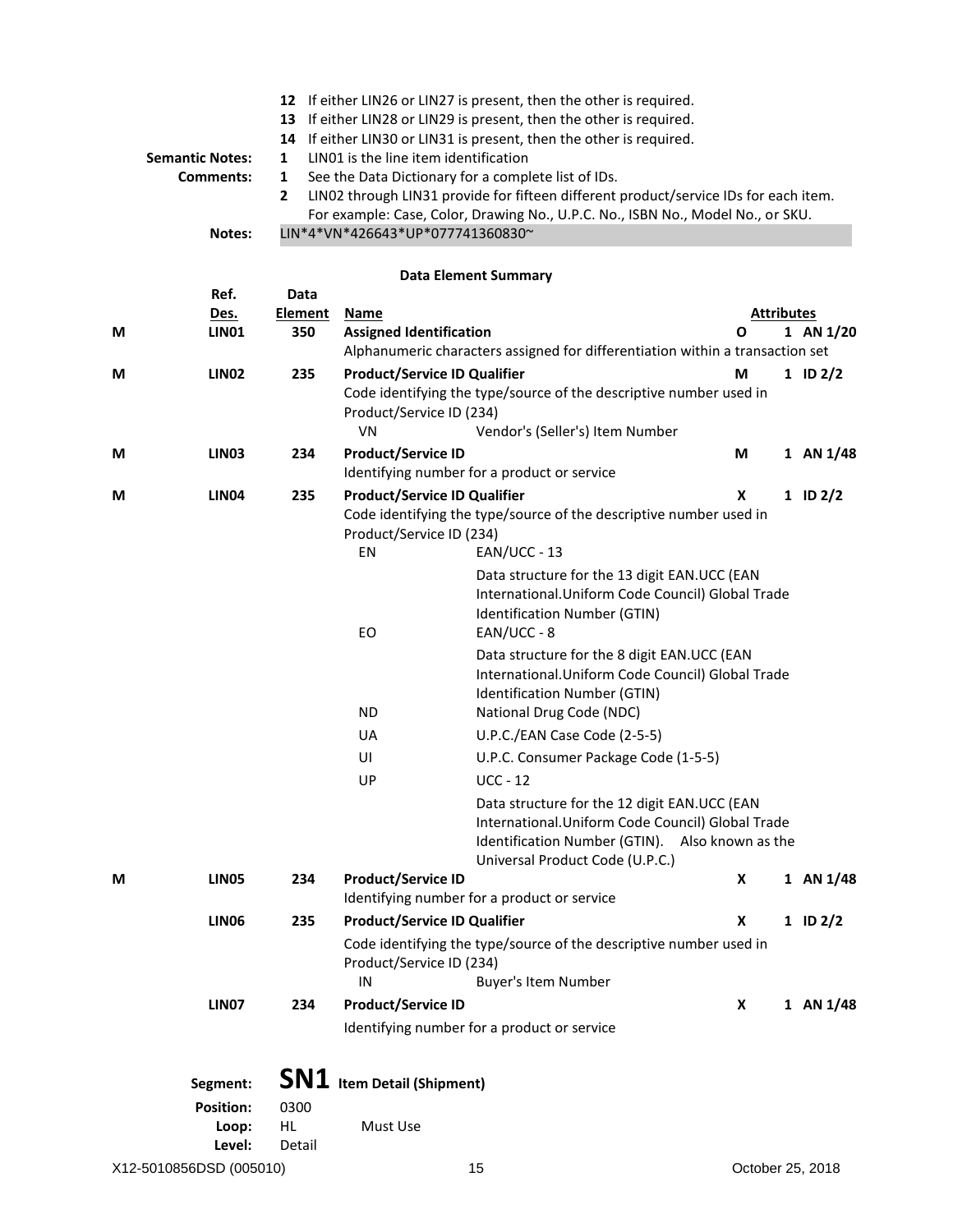| Max Use:                                                                                                 |  |
|----------------------------------------------------------------------------------------------------------|--|
| To specify line-item detail relative to shipment<br><b>Purpose:</b>                                      |  |
| If either SN105 or SN106 is present, then the other is required.<br><b>Syntax Notes:</b><br>$\mathbf{1}$ |  |
| SN101 is the ship notice line-item identification.<br><b>Semantic Notes:</b><br>1                        |  |
| SN105 is quantity ordered.<br>$\mathbf{2}$                                                               |  |
| SN103 defines the unit of measurement for both SN102 and SN104.<br>Comments:                             |  |
| $SN1**6*FA*$<br>Notes:                                                                                   |  |

## **Data Element Summary**

|   | Ref.<br>Des. | Data<br>Element | Name                                                                                                                            |   | <b>Attributes</b> |
|---|--------------|-----------------|---------------------------------------------------------------------------------------------------------------------------------|---|-------------------|
| M | <b>SN102</b> | 382             | <b>Number of Units Shipped</b>                                                                                                  | М | 1 R1/10           |
|   |              |                 | Numeric value of units shipped in manufacturer's shipping units for a line item<br>or transaction set                           |   |                   |
| M | <b>SN103</b> | 355             | Unit or Basis for Measurement Code                                                                                              | М | $1$ ID $2/2$      |
|   |              |                 | Code specifying the units in which a value is being expressed, or manner in<br>which a measurement has been taken<br>Each<br>EA |   |                   |

|   | Segment:               |                                                                                             | PID Product/Item Description                                                                  |                                                                                        |  |  |  |
|---|------------------------|---------------------------------------------------------------------------------------------|-----------------------------------------------------------------------------------------------|----------------------------------------------------------------------------------------|--|--|--|
|   | <b>Position:</b>       | 0700                                                                                        |                                                                                               |                                                                                        |  |  |  |
|   | Loop:                  | HL.                                                                                         | Must Use                                                                                      |                                                                                        |  |  |  |
|   | Level:                 | Detail                                                                                      |                                                                                               |                                                                                        |  |  |  |
|   | Usage:                 | Must Use                                                                                    |                                                                                               |                                                                                        |  |  |  |
|   | Max Use:               | 200                                                                                         |                                                                                               |                                                                                        |  |  |  |
|   | <b>Purpose:</b>        |                                                                                             | To describe a product or process in coded or free-form format                                 |                                                                                        |  |  |  |
|   | <b>Syntax Notes:</b>   | $\mathbf{1}$                                                                                | If PID04 is present, then PID03 is required.                                                  |                                                                                        |  |  |  |
|   |                        | $\overline{2}$                                                                              | At least one of PID04 or PID05 is required.                                                   |                                                                                        |  |  |  |
|   |                        | 3                                                                                           | If PID07 is present, then PID03 is required.                                                  |                                                                                        |  |  |  |
|   |                        | 4                                                                                           | If PID08 is present, then PID04 is required.                                                  |                                                                                        |  |  |  |
|   |                        | 5                                                                                           | If PID09 is present, then PID05 is required.                                                  |                                                                                        |  |  |  |
|   | <b>Semantic Notes:</b> | Use PID03 to indicate the organization that publishes the code list being referred to.<br>1 |                                                                                               |                                                                                        |  |  |  |
|   |                        | $\overline{2}$                                                                              | PID04 should be used for industry-specific product description codes.                         |                                                                                        |  |  |  |
|   |                        | 3                                                                                           |                                                                                               | PID08 describes the physical characteristics of the product identified in PID04. A "Y" |  |  |  |
|   |                        |                                                                                             | indicates that the specified attribute applies to this item; an "N" indicates it does         |                                                                                        |  |  |  |
|   |                        |                                                                                             | not apply. Any other value is indeterminate.                                                  |                                                                                        |  |  |  |
|   |                        | 4                                                                                           | PID09 is used to identify the language being used in PID05.                                   |                                                                                        |  |  |  |
|   | Comments:              | 1                                                                                           | If PID01 equals "F", then PID05 is used. If PID01 equals "S", then PID04 is used. If          |                                                                                        |  |  |  |
|   |                        |                                                                                             | PID01 equals "X", then both PID04 and PID05 are used.                                         |                                                                                        |  |  |  |
|   |                        | $\overline{2}$                                                                              | Use PID06 when necessary to refer to the product surface or layer being described             |                                                                                        |  |  |  |
|   |                        | 3                                                                                           | in the segment.<br>PID07 specifies the individual code list of the agency specified in PID03. |                                                                                        |  |  |  |
|   | Notes:                 |                                                                                             | PID*F**ZZ*GB*CLOVER HALF & HALF PAPER 1QT~                                                    |                                                                                        |  |  |  |
|   |                        |                                                                                             |                                                                                               |                                                                                        |  |  |  |
|   |                        |                                                                                             | <b>Data Element Summary</b>                                                                   |                                                                                        |  |  |  |
|   | Ref.                   | Data                                                                                        |                                                                                               |                                                                                        |  |  |  |
|   | Des.                   | <b>Element</b>                                                                              | Name                                                                                          | <b>Attributes</b>                                                                      |  |  |  |
| M | <b>PID01</b>           | 349                                                                                         | <b>Item Description Type</b>                                                                  | 1 ID $1/1$<br>М                                                                        |  |  |  |

| . | .                 | --  | 155111 253511 251011 1725    |                                                       | <br>- - - -  |
|---|-------------------|-----|------------------------------|-------------------------------------------------------|--------------|
|   |                   |     |                              | Code indicating the format of a description           |              |
|   |                   |     |                              | Free-form                                             |              |
| M | PID <sub>03</sub> | 559 | <b>Agency Qualifier Code</b> | Code identifying the agency assigning the code values | $1$ ID $2/2$ |
|   |                   |     |                              |                                                       |              |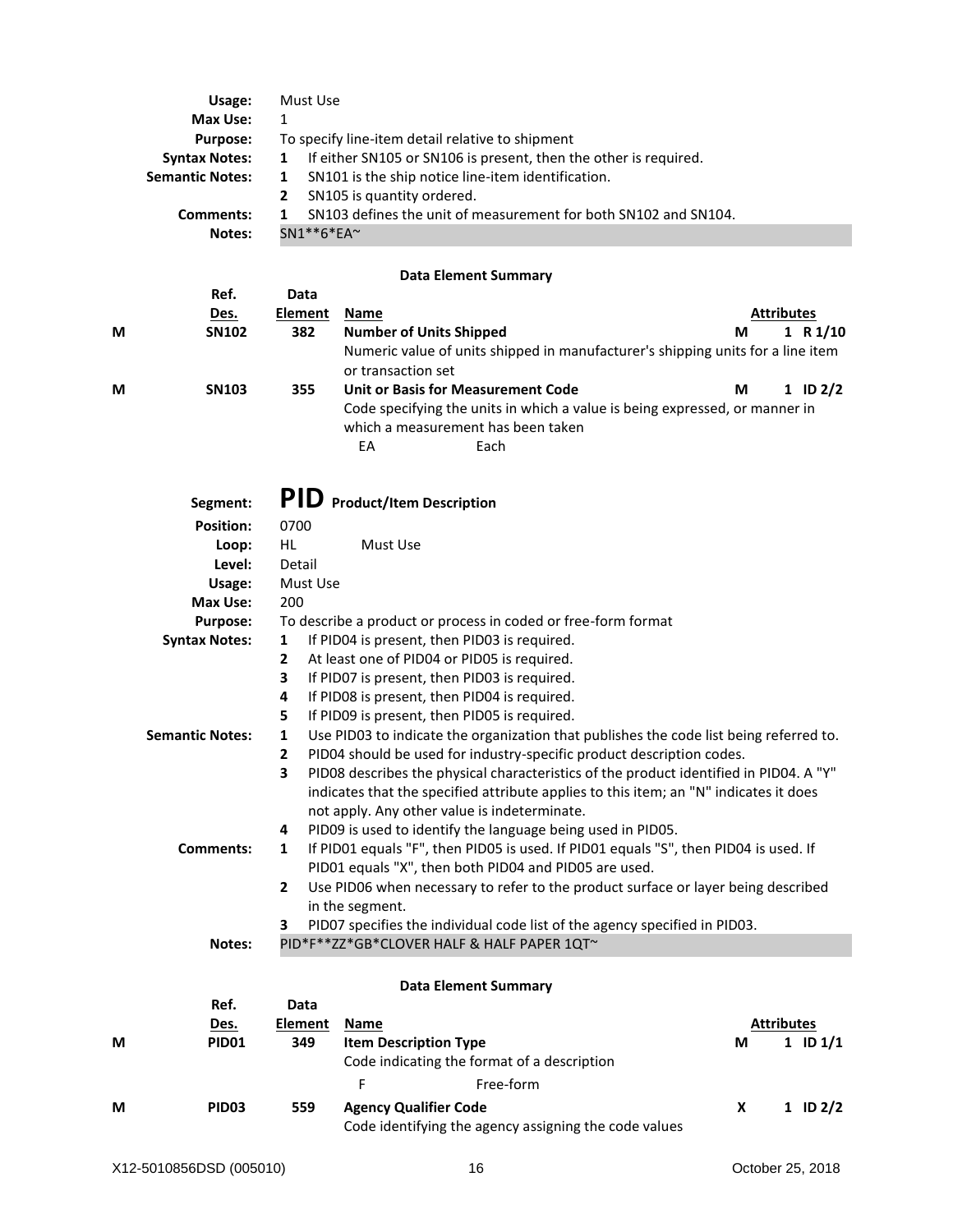|   |                        |                | ZZ                                |                                    | <b>Mutually Defined</b>                                          |                                                                                     |    |                   |
|---|------------------------|----------------|-----------------------------------|------------------------------------|------------------------------------------------------------------|-------------------------------------------------------------------------------------|----|-------------------|
| М | PID <sub>04</sub>      | 751            |                                   | <b>Product Description Code</b>    |                                                                  |                                                                                     | x. | 1 AN $1/12$       |
|   |                        |                |                                   |                                    |                                                                  | A code from an industry code list which provides specific data about a product      |    |                   |
|   |                        |                | characteristic                    |                                    |                                                                  |                                                                                     |    |                   |
| М | <b>PID05</b>           | 352            | <b>Description</b>                |                                    |                                                                  |                                                                                     | X  | 1 AN $1/80$       |
|   |                        |                |                                   |                                    |                                                                  | A free-form description to clarify the related data elements and their content      |    |                   |
|   |                        |                |                                   |                                    |                                                                  |                                                                                     |    |                   |
|   |                        |                |                                   |                                    |                                                                  |                                                                                     |    |                   |
|   | Segment:               |                | <b>CTT</b> Transaction Totals     |                                    |                                                                  |                                                                                     |    |                   |
|   | <b>Position:</b>       | 0100           |                                   |                                    |                                                                  |                                                                                     |    |                   |
|   | Loop:                  |                |                                   |                                    |                                                                  |                                                                                     |    |                   |
|   | Level:                 | Summary        |                                   |                                    |                                                                  |                                                                                     |    |                   |
|   | Usage:                 | Must Use       |                                   |                                    |                                                                  |                                                                                     |    |                   |
|   | Max Use:               | 1              |                                   |                                    |                                                                  |                                                                                     |    |                   |
|   | <b>Purpose:</b>        |                |                                   |                                    |                                                                  | To transmit a hash total for a specific element in the transaction set              |    |                   |
|   | <b>Syntax Notes:</b>   | 1              |                                   |                                    |                                                                  | If either CTT03 or CTT04 is present, then the other is required.                    |    |                   |
|   |                        | $\mathbf{2}$   |                                   |                                    |                                                                  | If either CTT05 or CTT06 is present, then the other is required.                    |    |                   |
|   | <b>Semantic Notes:</b> |                |                                   |                                    |                                                                  |                                                                                     |    |                   |
|   | Comments:              | 1              |                                   |                                    |                                                                  | This segment is intended to provide hash totals to validate transaction             |    |                   |
|   |                        |                |                                   | completeness and correctness.      |                                                                  |                                                                                     |    |                   |
|   | Notes:                 | CTT*10~        |                                   |                                    |                                                                  |                                                                                     |    |                   |
|   |                        |                |                                   |                                    |                                                                  |                                                                                     |    |                   |
|   |                        |                |                                   |                                    | <b>Data Element Summary</b>                                      |                                                                                     |    |                   |
|   | Ref.                   | Data           |                                   |                                    |                                                                  |                                                                                     |    |                   |
|   | Des.                   | <b>Element</b> | <b>Name</b>                       |                                    |                                                                  |                                                                                     |    | <b>Attributes</b> |
| М | CTT01                  | 354            |                                   | <b>Number of Line Items</b>        |                                                                  |                                                                                     | М  | 1 NO $1/6$        |
|   |                        |                |                                   |                                    | Total number of line items in the transaction set                |                                                                                     |    |                   |
|   |                        |                |                                   |                                    |                                                                  |                                                                                     |    |                   |
|   |                        |                | <b>SE</b> Transaction Set Trailer |                                    |                                                                  |                                                                                     |    |                   |
|   | Segment:               |                |                                   |                                    |                                                                  |                                                                                     |    |                   |
|   | <b>Position:</b>       | 0200           |                                   |                                    |                                                                  |                                                                                     |    |                   |
|   | Loop:                  |                |                                   |                                    |                                                                  |                                                                                     |    |                   |
|   | Level:                 | Summary        |                                   |                                    |                                                                  |                                                                                     |    |                   |
|   | Usage:                 | Must Use       |                                   |                                    |                                                                  |                                                                                     |    |                   |
|   | Max Use:               | $\mathbf{1}$   |                                   |                                    |                                                                  |                                                                                     |    |                   |
|   | <b>Purpose:</b>        |                |                                   |                                    |                                                                  | To indicate the end of the transaction set and provide the count of the transmitted |    |                   |
|   |                        |                |                                   |                                    | segments (including the beginning (ST) and ending (SE) segments) |                                                                                     |    |                   |
|   | <b>Syntax Notes:</b>   |                |                                   |                                    |                                                                  |                                                                                     |    |                   |
|   | <b>Semantic Notes:</b> |                |                                   |                                    |                                                                  |                                                                                     |    |                   |
|   | Comments:              | 1              |                                   |                                    | SE is the last segment of each transaction set.                  |                                                                                     |    |                   |
|   | Notes:                 | SE*46*8470007~ |                                   |                                    |                                                                  |                                                                                     |    |                   |
|   |                        |                |                                   |                                    |                                                                  |                                                                                     |    |                   |
|   |                        |                |                                   |                                    | <b>Data Element Summary</b>                                      |                                                                                     |    |                   |
|   | Ref.                   | Data           |                                   |                                    |                                                                  |                                                                                     |    |                   |
|   | <u>Des.</u>            | <b>Element</b> | <u>Name</u>                       |                                    |                                                                  |                                                                                     |    | <b>Attributes</b> |
| М | <b>SE01</b>            | 96             |                                   | <b>Number of Included Segments</b> |                                                                  |                                                                                     | М  | 1 N01/10          |
|   |                        |                |                                   |                                    |                                                                  | Total number of segments included in a transaction set including ST and SE          |    |                   |
|   |                        |                | segments                          |                                    |                                                                  |                                                                                     |    |                   |
| М | <b>SE02</b>            | 329            |                                   |                                    | <b>Transaction Set Control Number</b>                            |                                                                                     | М  | $1$ AN $4/9$      |
|   |                        |                |                                   |                                    |                                                                  | Identifying control number that must be unique within the transaction set           |    |                   |
|   |                        |                |                                   |                                    |                                                                  | functional group assigned by the originator for a transaction set                   |    |                   |